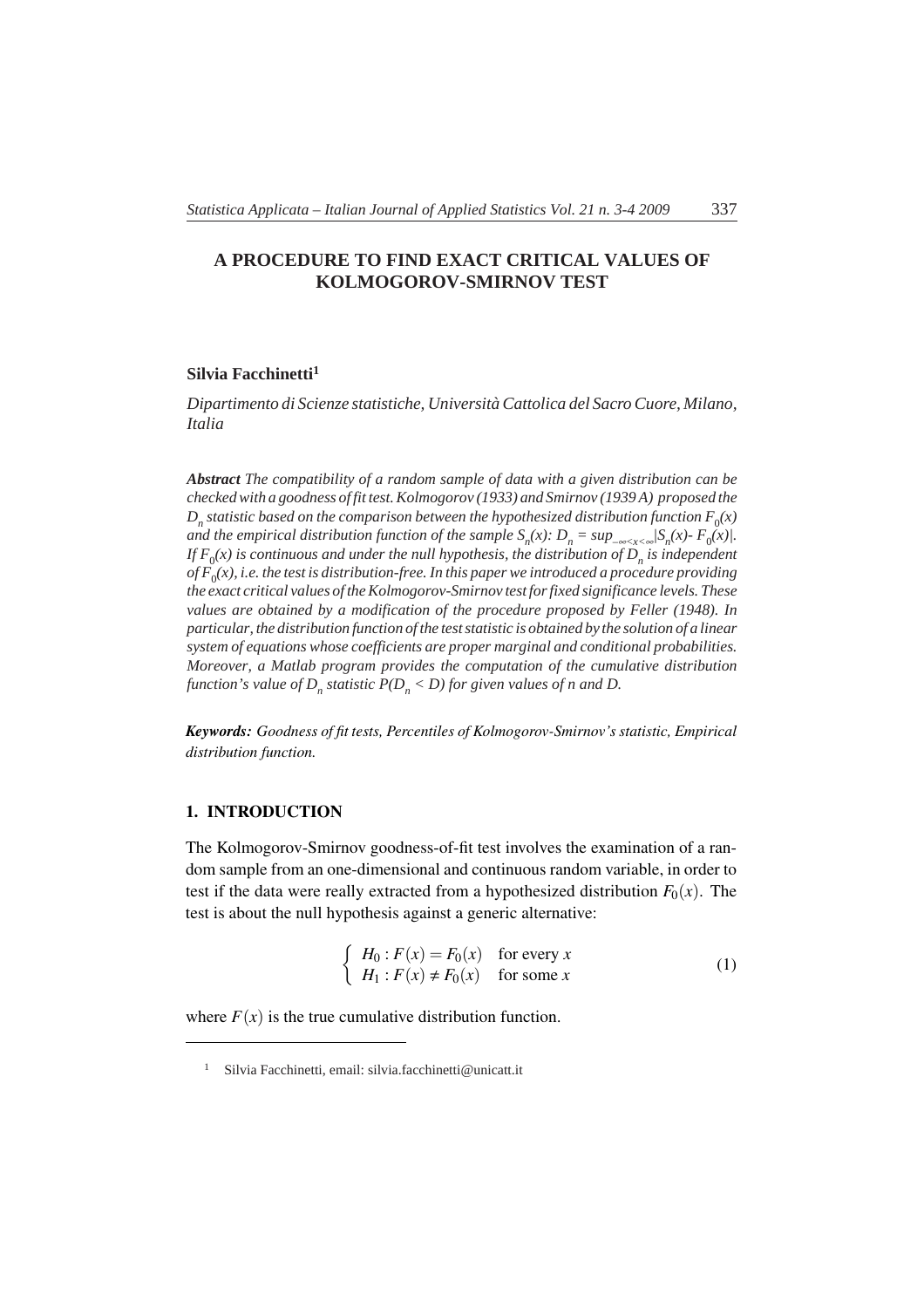Let *X* be the random variable with the continuous cumulative distribution function

$$
F(x) = Pr(X \le x)
$$

and let  $(x_{(1)}, x_{(2)},...,x_{(n)})$  be the order statistic of the random sample  $\{x_i \sim IID(F), i =$  $1, 2, \ldots, n\}$ , so that  $x_{(1)} \leq x_{(2)} \leq \ldots \leq x_{(n)}$ .

The empirical distribution function is defined as follows:

$$
S_n(x) = \begin{cases} 0 & \text{for } x < x_{(1)} \\ k/n & \text{for } x_{(k)} \le x < x_{(k+1)} \text{ with } k = 1, 2, \dots, n-1. \\ 1 & \text{for } x \ge x_{(n)} \end{cases}
$$
 (2)

This is a step function with jumps occurring at the sample values.

Glivenko (1933) and Cantelli (1933), applying the strong law of large numbers, proved that  $S_n(x)$  converges to  $F_0(x)$  under  $H_0$  with probability one as  $n \to \infty$ . In the same year Kolmogorov (1933) introduced the statistic:

$$
D_n = \sup_{-\infty < x < \infty} |S_n(x) - F_0(x)| \tag{3}
$$

for which the critical region of size  $\alpha$  to reject the null hypothesis in (1) is:

$$
R=\left\{D_n: D_n>D_{\alpha,n}=\frac{d_\alpha}{\sqrt{n}}\right\}
$$

where  $d_{\alpha}$  depends only on  $\alpha$ .

Since *X* is a continuous random variable,  $D_n$  depends on the null probability integral transformation of the sample values, i.e.  $F_0(x_i)$ , and the probability distribution of  $D_n$  is independent of  $F_0(x)$ , thus the test is *distribution-free*.

For large samples the Author found that  $D_n$  has the following limiting distribution:

$$
\lim_{n\to\infty} Pr\left(D_n < \frac{d_\alpha}{\sqrt{n}}\right) = 1 - 2\sum_{k=1}^{\infty} (-1)^{k-1} e^{-k^2 d_\alpha^2} = L(d_\alpha). \tag{4}
$$

Moreover, for  $n \geq 35$ , the approximation

$$
Pr\left(D_n < \frac{d_{\alpha}}{\sqrt{n}}\right) \simeq 1 - 2e^{-d_{\alpha}^2} \tag{5}
$$

has been found to be close enough to its limit for practical purposes.

Smirnov (1939 A; 1948) proposed an alternative proof for the limiting distribution, and tabulated the values of the function  $L(d_{\alpha})$  in (4). Moreover, the Au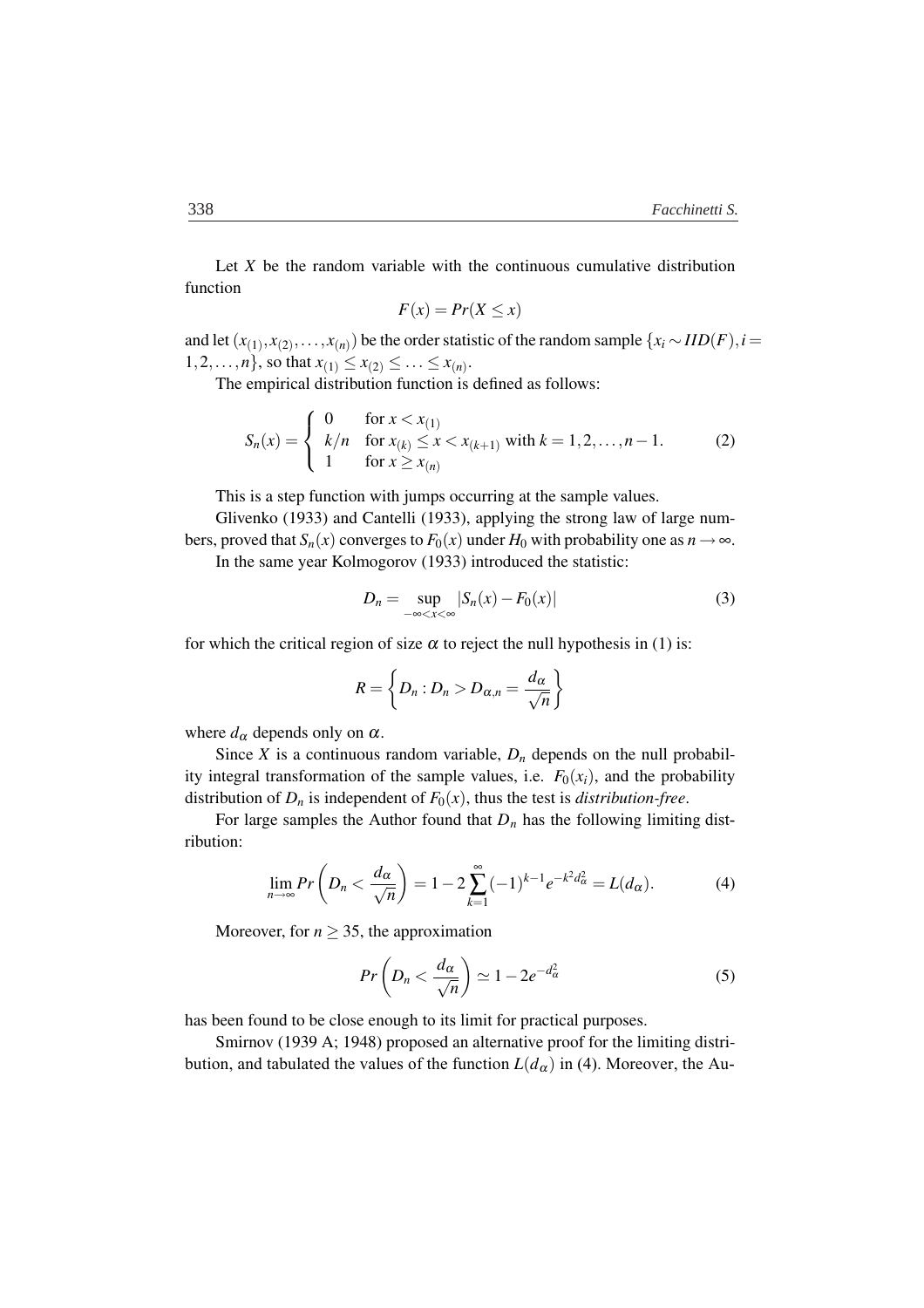thor (Smirnov, 1939 A, 1944) suggested an asymptotic distribution of the one-sided statistic

$$
D_n^+ = \sup_{-\infty < x < \infty} \{ S_n(x) - F_0(x) \} \tag{6}
$$

and another one regarding the maximum difference between the empirical distribution of two samples with the same cumulative distribution function. The proof is given in Smirnov (1939 B).

# 2. LITERATURE REVIEW

As the original proofs of Kolmogorov and Smirnov are very intricated and are based on different approaches, Feller (1948) presented simplified and unified proofs based on methods of great generality. See also Kendall & Stuart (1967) for a description of the procedure.

Doob (1949) proposed a heuristic approach of a proof based on results concerning the Brownian process and its relation with the Gaussian process.

Besides, a method of evaluating the distribution of  $D<sub>n</sub>$  for small samples ( $n \leq$ 35) was proposed by Massey (1950) who obtained a system of recursive formulas for computing  $P(D_n < c/n)$ , equivalent with the formulas (14)-(17) proposed by Kolmogorov (1933), as well as a procedure for replacing them with a system of difference equations. A table of percentage points was also given by the same Author (Massey, 1951) for different values of  $\alpha$  and  $n = 1, 2, ..., 35$ .

Also Birnbaum (1952) has tabulated  $P(D_n < c/n)$  for  $n = 1, 2, ..., 100$  and  $c = 1, 2, \ldots, 15$  by a method of computation that involves a truncation of Kolmogorov's recursive formulas.

Some years later, Miller (1956) introduced some more extensive tables of the percentage points of  $D_n$  distribution by empirical modification of function (4).

Moreover, for  $D_n$  and  $D_n^+$  Stephens' modifications (Stephens, 1970) are available for every *n* as simple function for the asymptotic percentage points.

For a complete coverage of the history, development, and outstanding problems related to the Kolmogorov-Smirnov statistic, as well as other statistics based on the empirical distribution function, other contributions are worth mentioning.

In particular, Darling (1957) made a review of the goodness of fit tests introduced by Kolmogorov-Smirnov and Cramér-von Mises, and Durbin (1973) summarized and extended the results of numerous authors who had made progress on the problem from 1933 to 1973.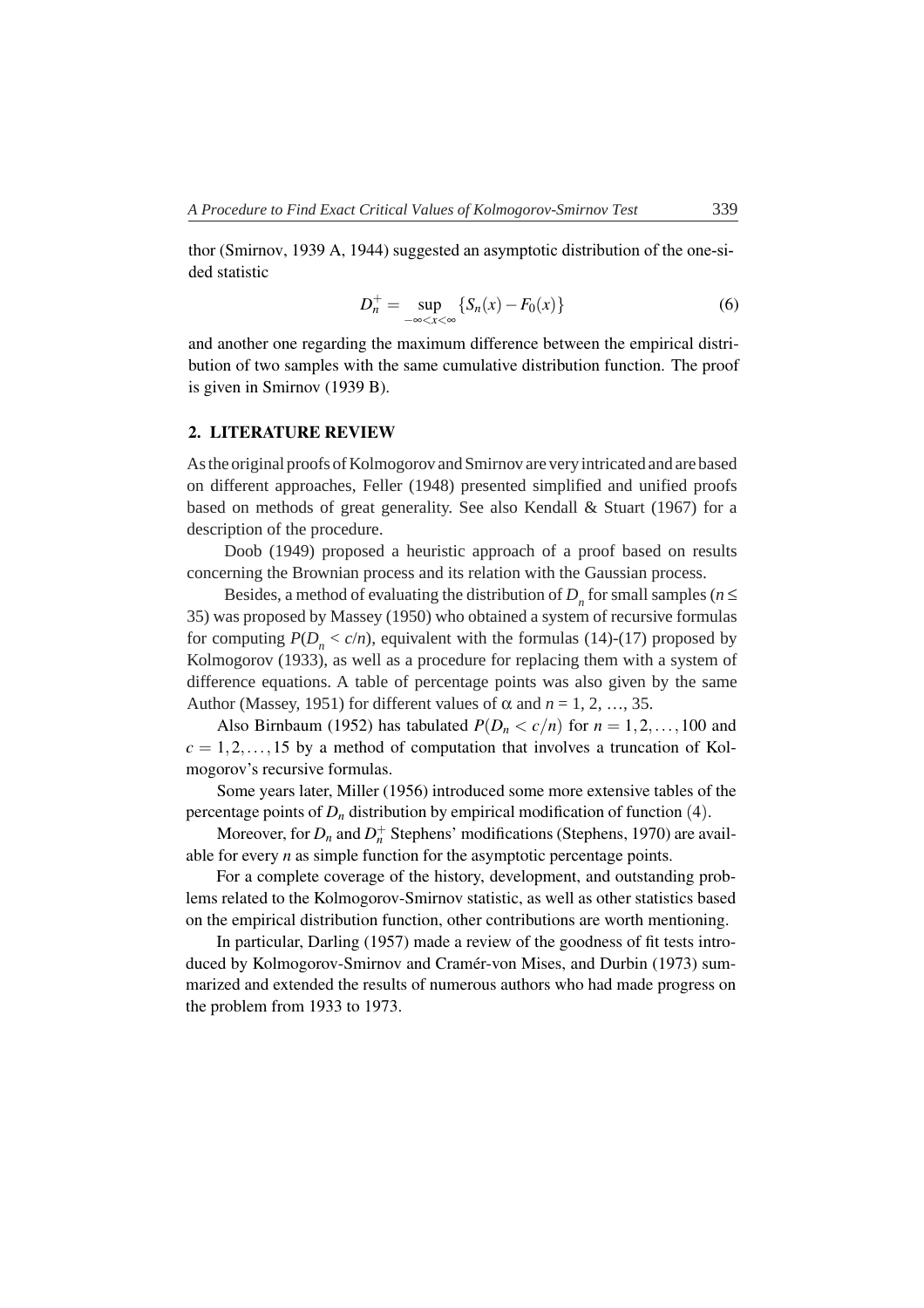Frosini (1978) studied the several related statistics by examining the differences between the distribution curves, as the graduation curves; the Author presented an outline concerning inferential applications of goodness of fit statistics when the null hypothesis is composite and about comparison of powers of several tests.

D'Agostino & Stephens (1986), in chapter 4 (due to Stephens), presented a comprehensive coverage on the use of some statistics based on the empirical distribution function.

Regarding the development of computational procedures, Drew, Glen & Leemis (2000) presented an algorithm for computing the cumulative distribution function of the Kolmogorov-Smirnov test statistic with all parameters known, extending the Birnbaum's procedure (Birnbaum, 1952) to calculate  $P(D_n < D)$  as a spline function. Moreover, Marsaglia, Tsang & Wang (2003) implemented a C procedure that provided the probability  $P(D_n < D)$  with great precision and assessed an approximation to limiting form.

Finally, if *X* is a discontinuous random variable,  $D_n$  does not depends on the probability integral transformation of the sample values, and the probability distribution of  $D_n$  depends on  $F_0(x)$ , thus the test is not distribution-free.

More details on the application of the Kolmogorov-Smirnov test for discontinuous distribution functions are given in Kolmogorov (1941), Schmid (1958), Noether (1963), Conover (1972; 1999), Pettitt & Stephens (1977), Wood & Altavela (1978), Jalla (1979), Marvulli (1980), Facchinetti & Chiodini (2008), Facchinetti & Osmetti (2009).

# 3. A PROCEDURE TO CALCULATE THE EXACT CRITICAL VALUES OF KOLMOGOROV-SMIRNOV TEST

Let  $X$  be a Uniform random variable on  $(0,1)$ . The empirical cumulative distribution function  $S_n(x)$  may be displayed on the same graph along with the hypothesized cumulative distribution function of *X*,  $F_0(x)$ , as shown in Figure 1.

In the figure the differences

$$
d(x) = S_n(x) - F_0(x) = \frac{k}{n} - x
$$

correspond to the vertical deviations between the two functions. Consequently,  $D_n$  is the value of the largest absolute vertical difference between them.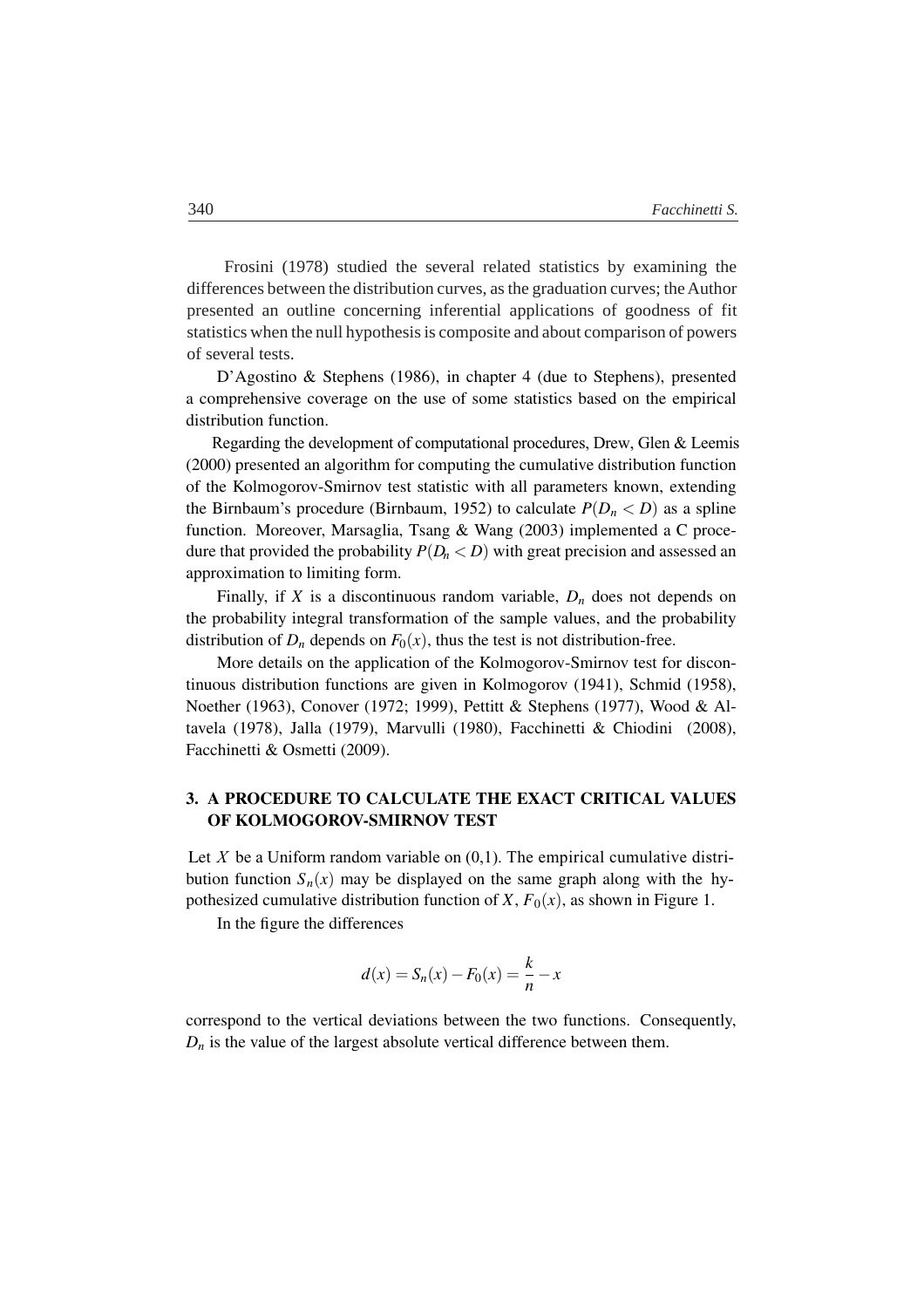

**Figure 1:** Hypothesized cumulative distribution function  $F_0(x)$  and empirical cumulative distribution function  $S_n(x)$ , for a sample size  $n = 4$ 

For a fixed value  $0 \leq D_{\alpha,n} = D \leq 1$ , the probability

$$
F_{D_n}(D)=Pr(D_n\leq D)
$$

refers to all samples  $(x_1, x_2, \ldots, x_n)$  whose empirical law, for  $0 \le x \le 1$ , is included between the two lines:

$$
\begin{cases}\ny = x + D & \text{upper line } r_1 \\
y = x - D & \text{lower line } r_2\n\end{cases}
$$

which are parallel to  $F_0(x) = x$ .

If the statistic  $D_n$  assumes a value outside the region included between these two lines, the null hypothesis that the true distribution is  $F_0(x)$  can be rejected at the  $\alpha$  level of significance.

In order to obtain the probability:

$$
1-F_{D_n}(D)=Pr\{D_n>D\}.
$$

we can observe that  $D_n$  may be greater than  $D$  with respect to the upper or the lower line. In particular, if for a value *x*

$$
S_n(x) - F_0(x) > D \tag{7}
$$

this inequality holds for all values of *x* in the interval  $I_k = [x_{(k)}, x_{1k})$  (where  $x_{1k}$  is the point of intersection of  $S_n(x)$  with  $r_1$ ), at whose upper endpoint  $x_{1k}$  we have:

$$
S_n(x_{1k}) - F_0(x_{1k}) = D.
$$
 (8)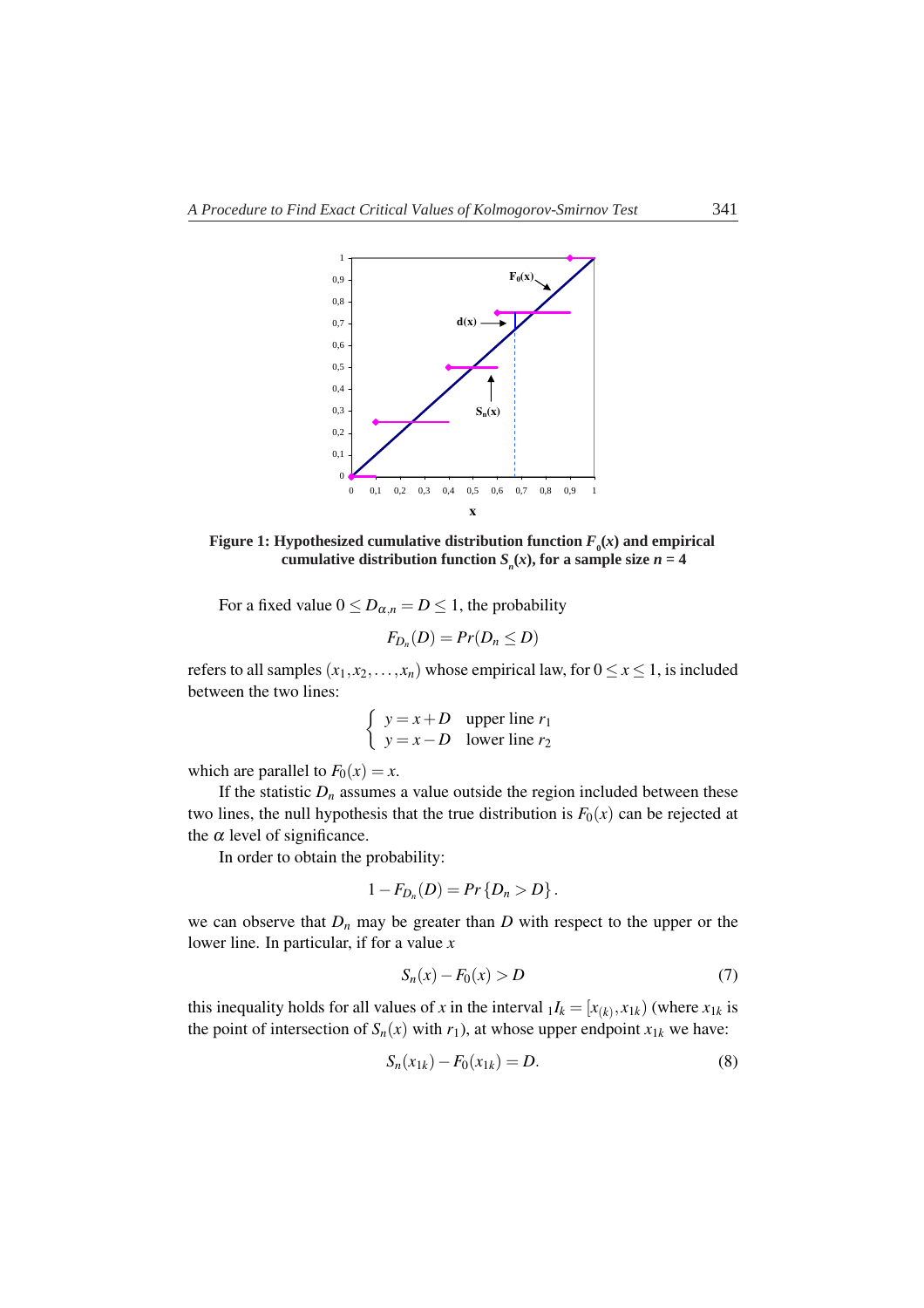Since  $F_0(x) = x$ , also  $F_0(x_{1k}) = x_{1k}$ , and the equation (8) becomes:

$$
\frac{k}{n} - x_{1k} = D.
$$

Consequently the inequality (7) holds if and only if for some *k*

$$
x_{(k)} < x_{1k} = \frac{k}{n} - D
$$

for  $k = 0, 1, ..., n$  and with  $x_{(0)} = 0$ . Similarly, if for a value *x*:

$$
S_n(x) - F_0(x) < -D \tag{9}
$$

this inequality holds for all values of *x* in the interval  $_2I_k = (x_{2k}, x_{(k+1)})$  (where  $x_{2k}$ is the point of intersection of  $S_n(x)$  with  $r_2$ ), at whose lower endpoint  $x_{2k}$  we have:

$$
S_n(x_{2k}) - F_0(x_{2k}) = -D.
$$
 (10)

As in this case  $F_0(x_{2k}) = x_{2k}$ , the equation (10) becomes:

$$
\frac{k}{n}-x_{2k}=-D.
$$

Thus the inequality (9) holds if and only if for some *k*

$$
x_{(k+1)} > x_{2k} = \frac{k}{n} + D
$$

for  $k = 0, 1, ..., n$  and with  $x_{(n+1)} = 1$ .

By denoting the events:

$$
\begin{cases} A_{1k} & \text{if } D_n > D \\ A_{2k} & \text{if } D_n < -D \end{cases}
$$

for  $k = 0, 1, \ldots, n$ , we observe that the statistic  $D_n$  will exceed *D* if and only if at least one of the  $2n+2$  events:

$$
A_{10}, A_{20}, A_{11}, A_{21}, A_{12}, A_{22}, \dots, A_{1n}, A_{2n}, \tag{11}
$$

occurs.

Actually, the events  $A_{10}$  and  $A_{2n}$  are impossible because the overrun of the two lines cannot occur.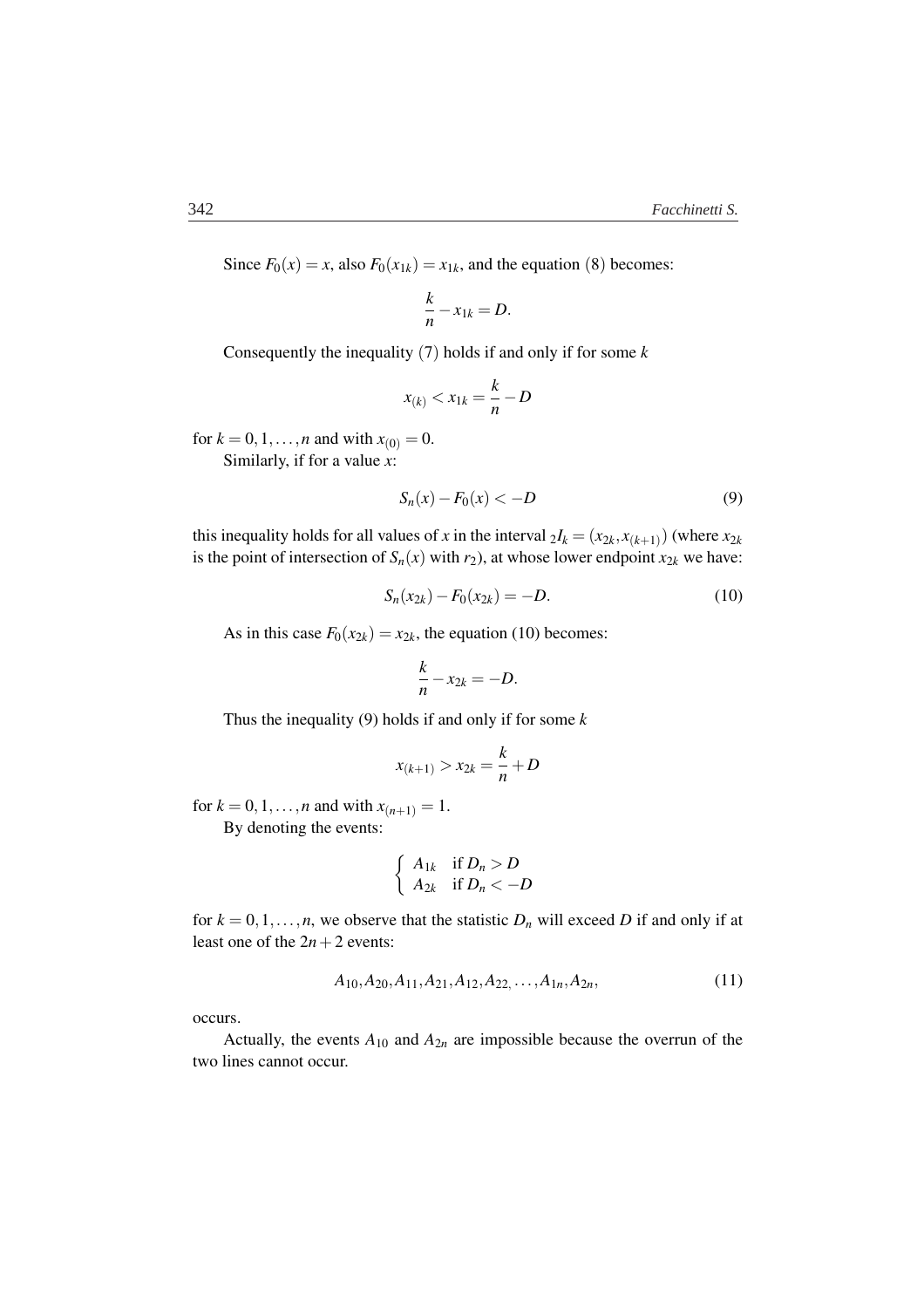Thus we have the formal equivalence of events

$$
\{D_n > D\} \Longleftrightarrow \left\{ \left[ \bigcup_{k=0}^n A_{1k} \right] \cup \left[ \bigcup_{k=0}^n A_{2k} \right] \right\}.
$$
 (12)

We must be aware that the possible events are only those that occur inside the unit square, i.e.  $0 < x_{ik} < 1$ , for  $i = 1, 2$  and  $k = 0, 1, \ldots, n$ . As a consequence, the following conditions must be satisfied:

• for the upper line:  $x_{1k} > 0 \Leftrightarrow (k - nD)/n > 0 \Leftrightarrow k > nD$ , thus the minimum value of *k* is:

$$
m_1 = [nD]+1
$$

where  $[nD] = int(nD)$ , hence  $k = m_1, m_1 + 1, ..., n$ ;

• for the lower line:  $x_{2k} < 1 \Leftrightarrow (k+nD)/n < 1 \Leftrightarrow k < n-nD$ , thus the maximum value of *k* is:

$$
m_2 = n - ([nD]+1)
$$

where  $[nD] = int(nD)$ , hence  $k = 0, 1, ..., m_2$ .

Summarizing:

$$
\left\{\n\begin{array}{ll}\n0 < x_{1k} < 1 & \Leftrightarrow k = m_1, m_1 + 1, \ldots, n \\
0 < x_{2k} < 1 & \Leftrightarrow k = 0, 1, \ldots, m_2\n\end{array}\n\right.
$$

with  $m_1 + m_2 = n$ .

The events  $A_{1k}$  and  $A_{2k}$  are defined on the two distinct sets:

$$
\begin{cases} A_{1k} & \text{for } k = m_1, m_1 + 1, ..., n \\ A_{2k} & \text{for } k = 0, 1, ..., m_2. \end{cases}
$$
 (13)

Since the union extended to impossible events does not alter the final results, we have the equivalence of the events:

$$
\{D_n > D\} \Longleftrightarrow \left\{ \left[ \bigcup_{k=0}^n A_{1k} \right] \cup \left[ \bigcup_{k=0}^n A_{2k} \right] \right\} \Longleftrightarrow \left\{ \left[ \bigcup_{k=m_1}^n A_{1k} \right] \cup \left[ \bigcup_{k=0}^{m_2} A_{2k} \right] \right\}
$$
(14)

Then it is possible to define the  $2n + 2$  mutually exclusive events  $U_r \subset A_{1r}$ and  $V_r \subset A_{2r}$ , with  $r \leq k$  such that:

• *U<sub>r</sub>* occurs if  $A_{1r}$  is the first event in the sequence (11), for  $r = 0, 1, \ldots, n$ ;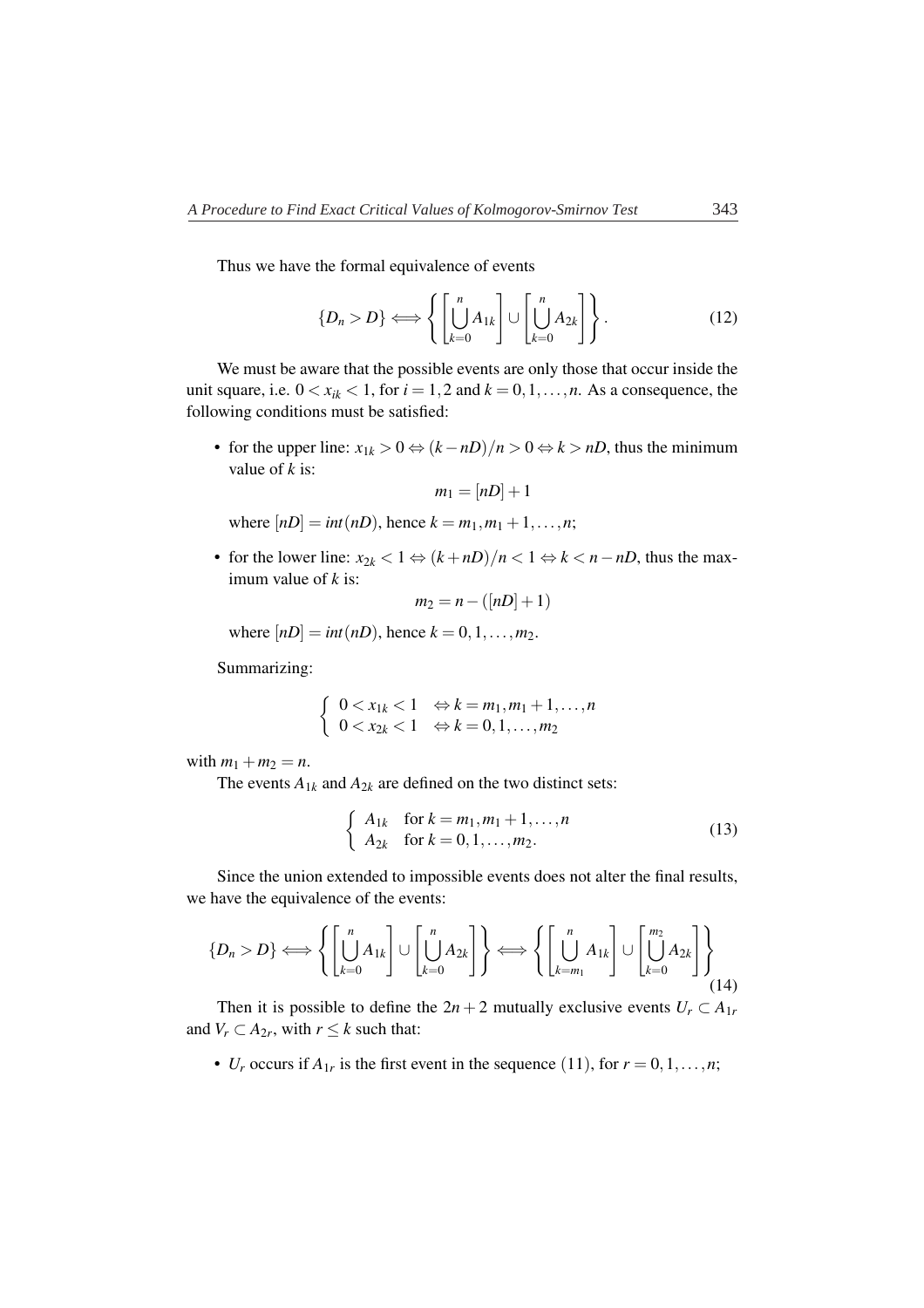• *V<sub>r</sub>* occurs if  $A_{2r}$  is the first event in the sequence (11), for  $r = 0, 1, \ldots, n$ ;

therefore the event

$$
\left[\bigcup_{r=0}^{n} U_r\right] \cup \left[\bigcup_{r=0}^{n} V_r\right]
$$

is equivalent to the one in (14).

The events  $U_r$  and  $V_r$  are mutually exclusive, hence

$$
Pr\{D_n > D\} = \sum_{r=0}^{n} [Pr\{U_r\} + Pr\{V_r\}].
$$
 (15)

From the definitions of  $A_{1k}$ ,  $A_{2k}$ ,  $U_r$  and  $V_r$  the following relations hold:

$$
\begin{cases}\nPr\{A_{1k}\} = \sum_{r=0}^{k} \left[ Pr\{U_r\} Pr\{A_{1k}|A_{1r}\} + Pr\{V_r\} Pr\{A_{1k}|A_{2r}\} \right] \\
Pr\{A_{2k}\} = \sum_{r=0}^{k} \left[ Pr\{U_r\} Pr\{A_{2k}|A_{1r}\} + Pr\{V_r\} Pr\{A_{2k}|A_{2r}\} \right]\n\end{cases}\n\tag{16}
$$

where

- $Pr{A_{tk}}$  for  $t = 1, 2$  are the marginal probabilities, i.e. the probabilities of overtaking one of the two lines  $r_1$  or  $r_2$ ;
- $Pr{A_{tk}|A_{sr}}$  for  $t = s = 1, 2$  are the conditional probabilities, i.e. the probabilities of overtaking one of the two lines at level  $k$ , conditionally on the same event at level *r*, with  $r < k$ ;
- $Pr{U_r}$  and  $Pr{V_r}$  are the probabilities that in the sequence (11) the first event to occur is  $A_{1r}$  or  $A_{2r}$ , respectively.

The equation (16) defines a system of  $2n + 2$  linear equations for the  $2n + 2$ unknowns  $Pr{U_r}$  and  $Pr{V_r}$ . After solving the system, and substituting into (15), we can obtain  $Pr\{D_n > D\}$ .

#### 4. MARGINAL AND CONDITIONAL PROBABILITIES

Now we have to compute the marginal and the conditional probabilities.

For the marginal probabilities from  $(13)$  we know that:

$$
C_{1k} = Pr\{A_{1k}\}\begin{cases} = 0, & \text{for } k = 0, 1, ..., m_1 - 1 \\ > 0, & \text{for } k = m_1, m_1 + 1, ..., n \end{cases}
$$

and

$$
C_{2k} = Pr\{A_{2k}\}\begin{cases} > 0, \quad \text{for } k = 0, 1, \dots, m_2 \\ = 0, \quad \text{for } k = m_2 + 1, m_2 + 2, \dots, n. \end{cases}
$$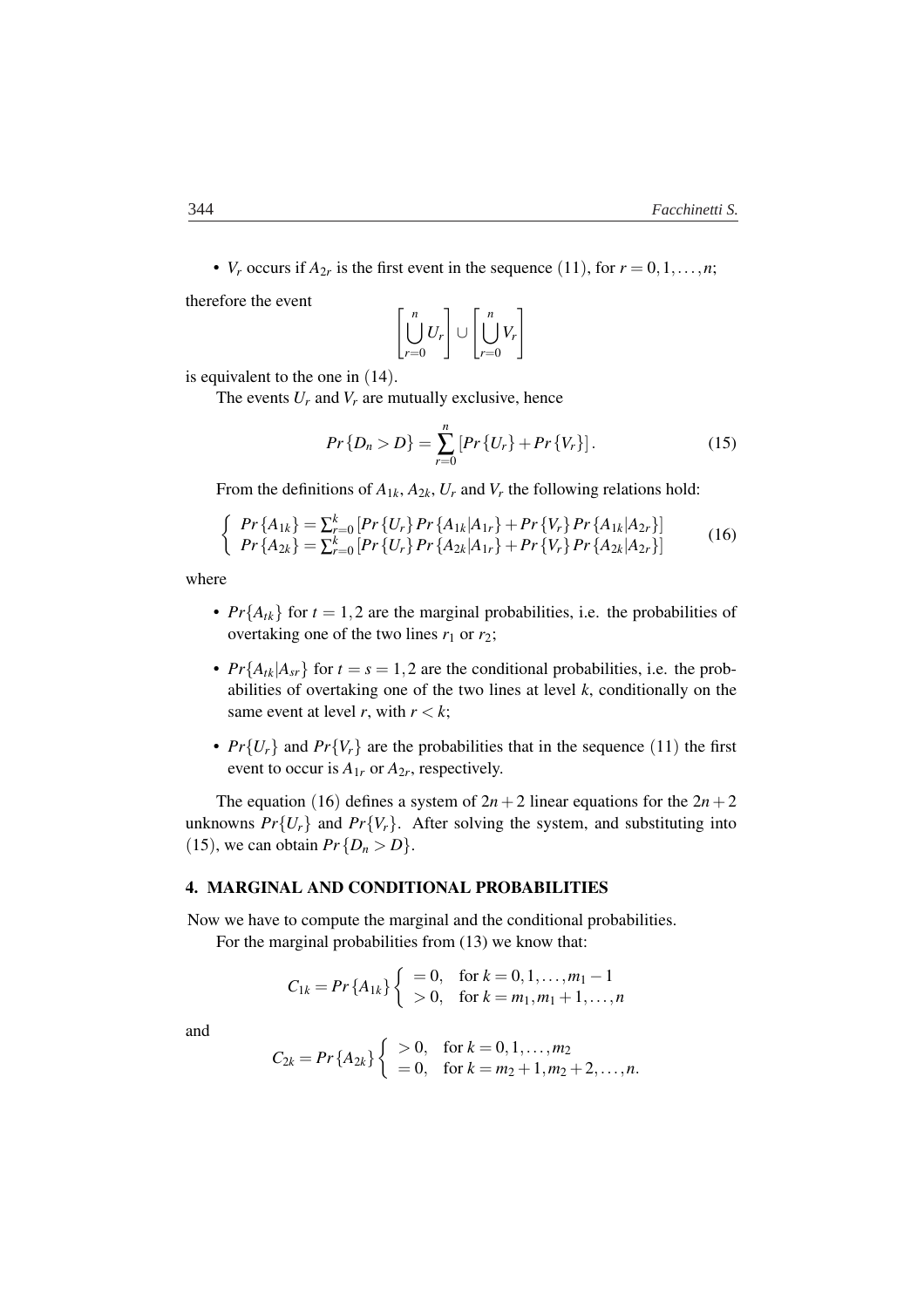In particular we see that  $C_{1k}$  is the probability that exactly  $k$  successes occur in *n* Binomial trials with probability

$$
p_{1k} = x_{1k} = F(x_{1k}) = \left(\frac{k}{n} - D\right),
$$

thus:

$$
C_{1k} = \frac{n!}{k!(n-k)!} \left(\frac{k-nD}{n}\right)^k \left(\frac{n-k+nD}{n}\right)^{n-k}
$$

for  $k = m_1, m_1 + 1, \ldots, n$ .

Similarly  $C_{2k}$  is the probability that exactly *k* successes occur in *n* Binomial trials with probability

$$
p_{2k} = x_{2k} = F(x_{2k}) = \left(\frac{k}{n} + D\right),
$$

thus:

$$
C_{2k} = \frac{n!}{k!(n-k)!} \left(\frac{k+nD}{n}\right)^k \left(\frac{n-k-nD}{n}\right)^{n-k}
$$

for  $k = 0, 1, \ldots, m_2$ .

We observe that  $C_{1k}$  and  $C_{2k}$  depend only on  $k, n$  and  $D$ .

For varying *k*,  $C_{1k}$  and  $C_{2k}$  become the elements of the two vectors  $C_1$  and  $C_2$  of order  $(1 \times (n+1))$  which together define the vector  $C_{(1 \times (2n+2))}$  of marginal probabilities:

$$
\underline{C} = \left[ \begin{array}{c} \underline{C}_1 \\ \underline{C}_2 \end{array} \right].
$$

Now we define the conditional events:

$$
\begin{cases}\nA_{1k}|A_{1r}, & \text{for } k = m_1, ..., n \text{ and } r = m_1, ..., n \\
A_{2k}|A_{1r}, & \text{for } k = 0, ..., m_2 \text{ and } r = m_1, ..., n \\
A_{1k}|A_{2r}, & \text{for } k = m_1, ..., n \text{ and } r = 0, ..., m_2 \\
A_{2k}|A_{2r}, & \text{for } k = 0, ..., m_2 \text{ and } r = 0, ..., m_2.\n\end{cases}
$$
\n(17)

In order to consider these events as consequent, the following relations can be verified simultaneously:

$$
\begin{cases}\nx_{tk} \geq x_{sr}, & \text{for } t, s = 1, 2 \\
k \geq r.\n\end{cases}
$$

Let us consider separately the four events: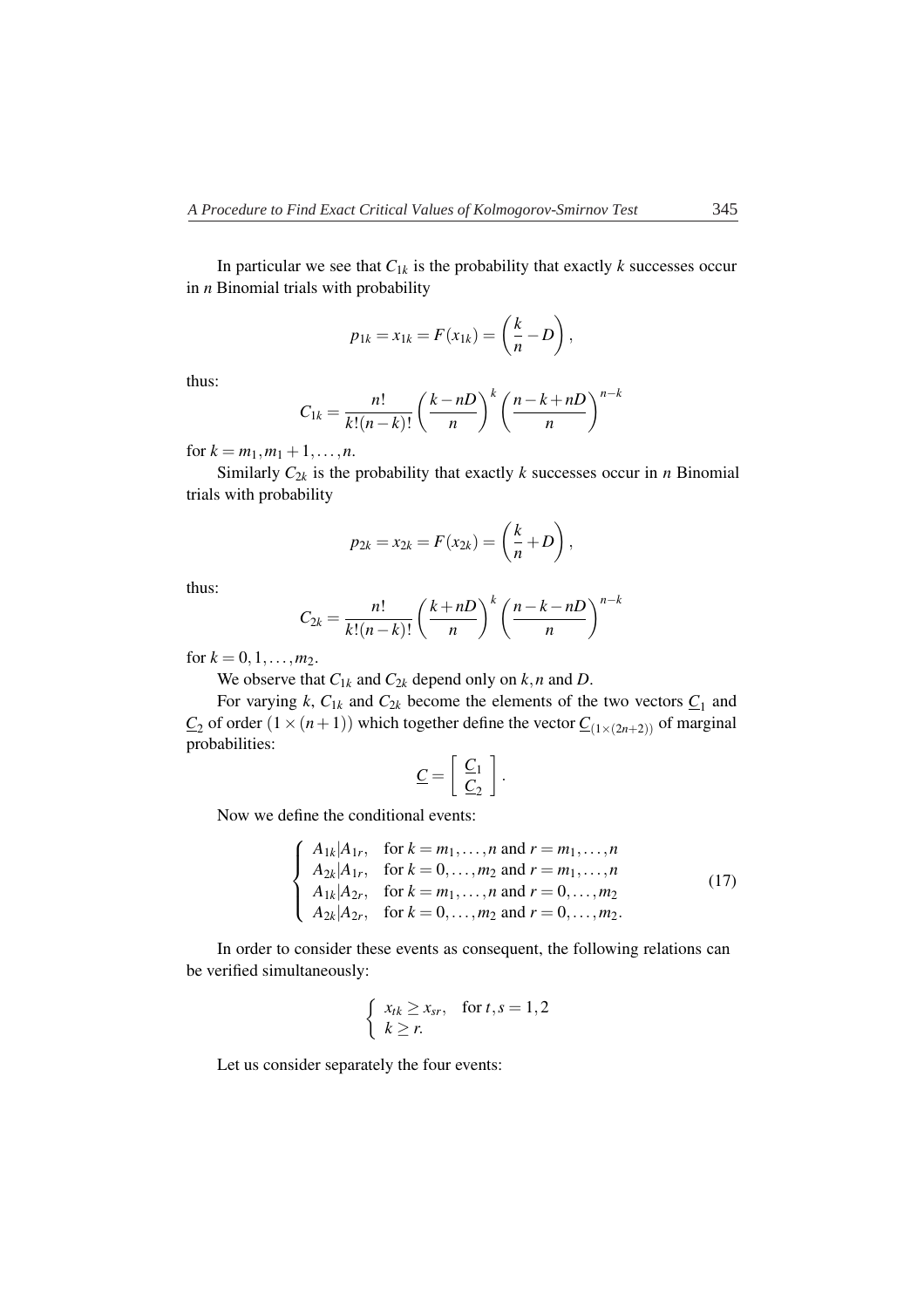1.  $t = s = 1 \Rightarrow A_{1k} | A_{1r}$ . The indexes  $k$  and  $r$  must verify the inequalities:

$$
m_1 \le r \le k \le n. \tag{18}
$$

2.  $t = 2, s = 1 \Rightarrow A_{2k} | A_{1r}$ .

The indexes  $k$  and  $r$  must verify the inequalities:

$$
m_1 \le r \le k \le m_2. \tag{19}
$$

3.  $t = 1, s = 2 \Rightarrow A_{1k} | A_{2r}.$ 

The indexes *k* and *r* must verify the inequalities:

$$
r + 2nD \le k \le n \tag{20}
$$

4.  $t = s = 2 \Rightarrow A_{2k} | A_{2r}$ .

The indexes  $k$  and  $r$  must verify the inequalities:

$$
0 \le r \le k \le m_2. \tag{21}
$$

Now we want to evaluate the probabilities of the consequent events *Atk*|*Asr* for  $(t, s = 1, 2)$ .

In particular we see that also these probabilities are defined by a Binomial expression:

$$
{}_{ts}b_{kr} = Pr\{A_{tk}|A_{sr}\} = \frac{(n-r)!}{(k-r)!(k-n)!} \left(\frac{x_{tk}-x_{sr}}{1-x_{sr}}\right)^{k-r} \left(\frac{1-x_{tk}}{1-x_{sr}}\right)^{n-k} \tag{22}
$$

for  $t, s = 1, 2$  and with respect to (17).

In particular:

1.  $t = s = 1 \Rightarrow \underline{B}_{11} = (11b_{kr}).$ Replacing  $t = s = 1$  in (22) we have that  $Pr\{A_{1k}|A_{1r}\}\$ is:

$$
_{11}b_{kr} = \frac{(n-r)!}{(k-r)!(n-k)!} \left(\frac{k-r}{n_1-r}\right)^{k-r} \left(\frac{n_1-k}{n_1-r}\right)^{n-k}
$$

for  $m_1 \le r \le k \le n$ , with:

$$
\begin{cases}\nn_1 = n(1+D) \\
n_2 = n(1-D).\n\end{cases}
$$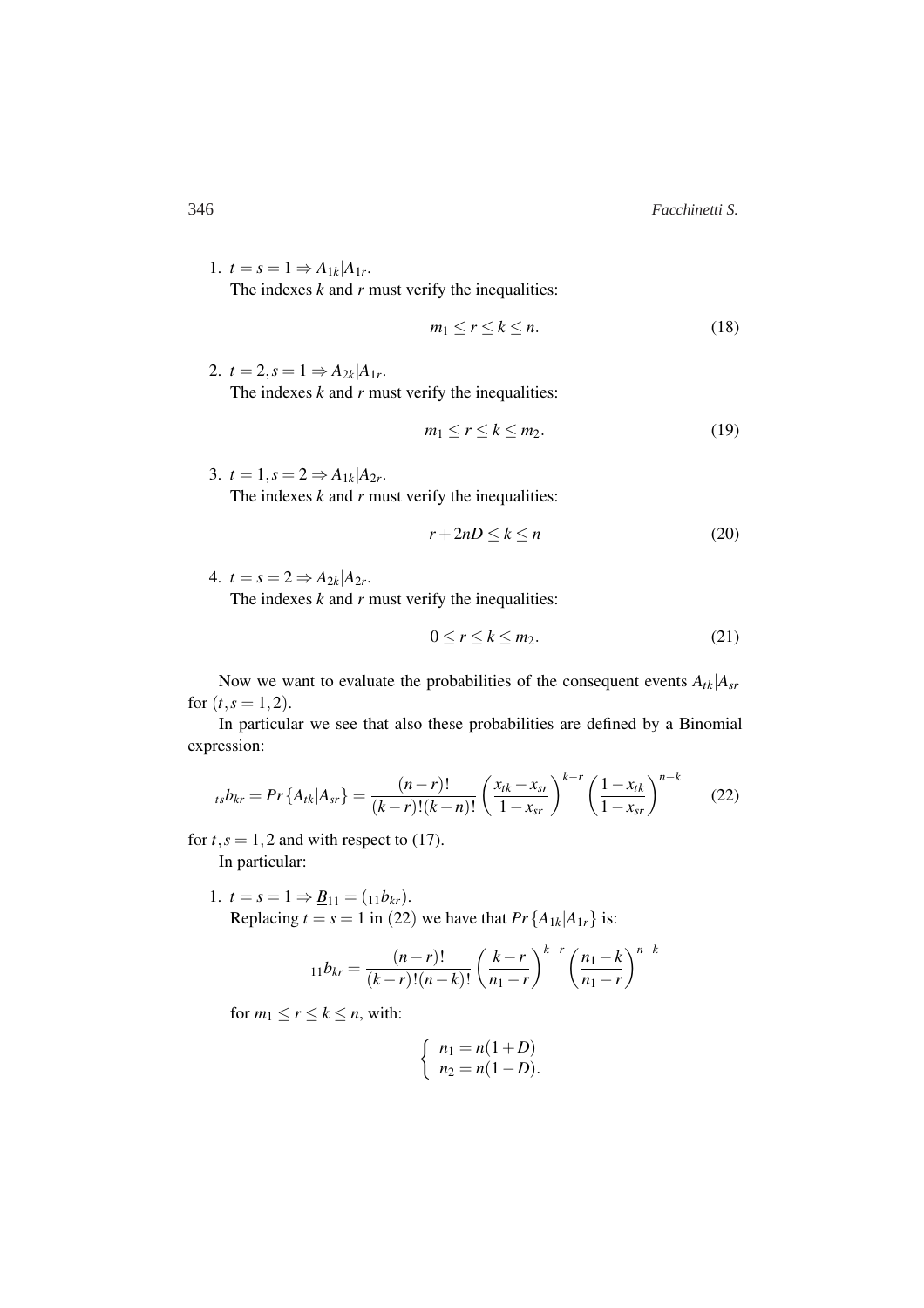As  $k \ge r$ , we obtain a lower triangular matrix of order  $(n + 1)$ , and in particular, for  $k = r$  the diagonal terms are all equal to one. From  $(18)$  the number of probabilities to be defined is

$$
\frac{(n-m_1)(n-m_1+1)}{2}=\frac{(m_2)(m_2+1)}{2}.
$$

Thus we have the matrix  $\underline{B}_{11}$  having the following framework:



**Figure 2: Framework of the matrix**  $B_{11}$ 

2.  $t = 2, s = 1 \Rightarrow \underline{B}_{21} = (21b_{kr}).$ Replacing  $t = 2$ ,  $s = 1$  in (22) we have that  $Pr{A_{2k}|A_{1r}}$  is:

$$
_{21}b_{kr} = \frac{(n-r)!}{(k-r)!(n-k)!} \left(\frac{k-r+2nD}{n_1-r}\right)^{k-r} \left(\frac{n_2-k}{n_1-r}\right)^{n-k}
$$

for  $m_1 \le r \le k \le m_2 = n - m_1$ .

We obtain a lower triangular matrix of order  $(n+1)$ , and for (19) the number of probabilities to be defined is

$$
\frac{(m_2-m_1+1)(m_2-m_1+2)}{2}=\frac{(n-2m_1+1)(n-2m_1+2)}{2}.
$$

Thus we have the matrix  $\underline{B}_{21}$  having the following framework: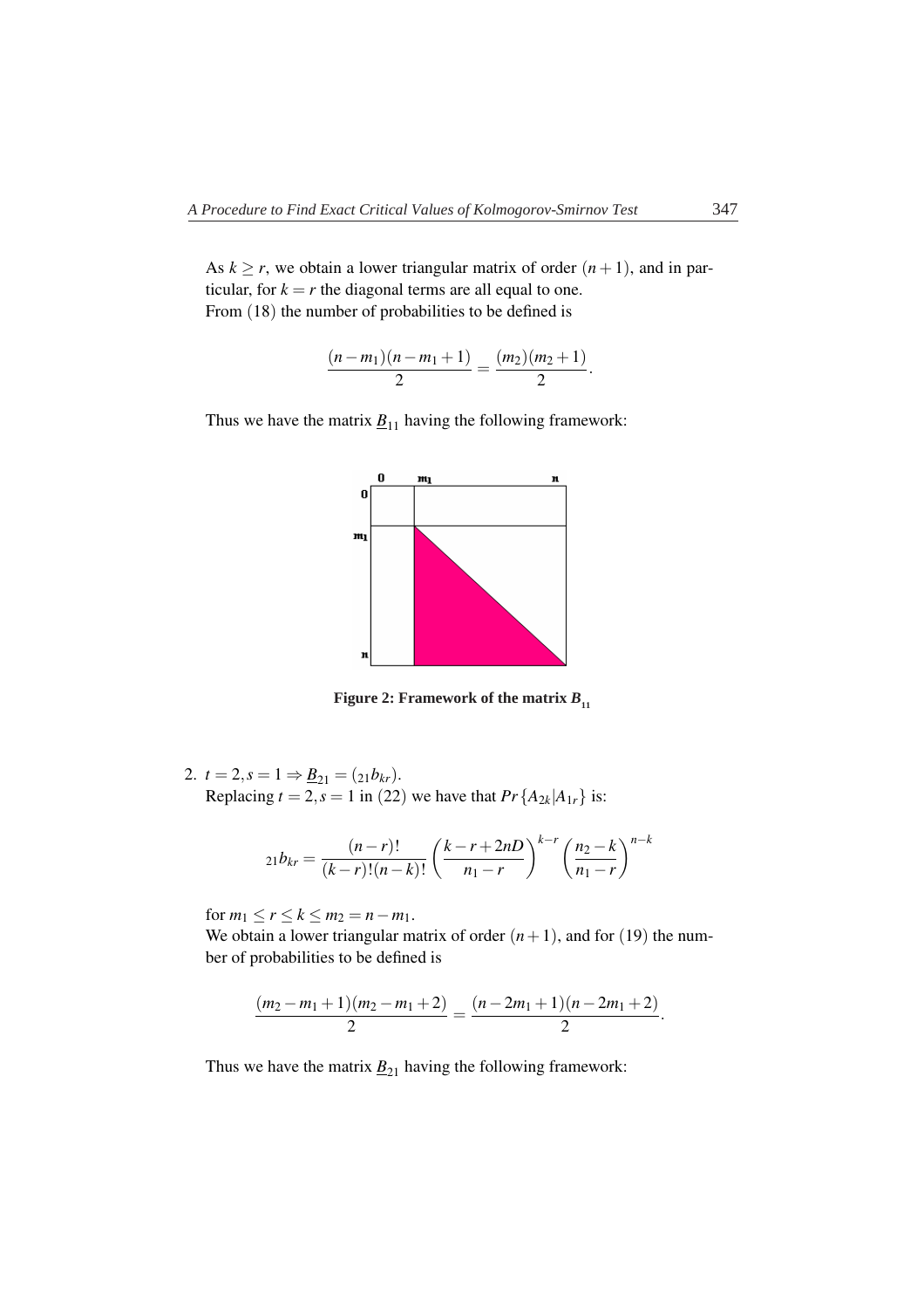

Figure 3: Framework of the matrix  $B_{_{21}}$ 

3.  $t = 1, s = 2 \Rightarrow \underline{B}_{12} = (12b_{kr}).$ Replacing  $t = 1$ ,  $s = 2$  in (22) we have that  $Pr\{A_{1k}|A_{2r}\}\$ is:

$$
_{12}b_{kr} = \frac{(n-r)!}{(k-r)!(n-k)!} \left(\frac{k-r-2nD}{n_2-r}\right)^{k-r} \left(\frac{n_1-k}{n_2-r}\right)^{n-k}
$$

for  $0 \le r \le n - 2nD$  and  $r + 2nD \le k \le n$ .

We obtain a lower triangular matrix of order  $(n+1)$ , and for  $(20)$  the number of probabilities to be defined is

$$
\frac{(n-l_1+1)(n-l_1+2)}{2},
$$

where  $l_1 = int(2nD + 1)$ .

Thus we have the matrix  $\underline{B}_{12}$  having the following framework:



**Figure 4: Framework of the matrix**  $B_{12}$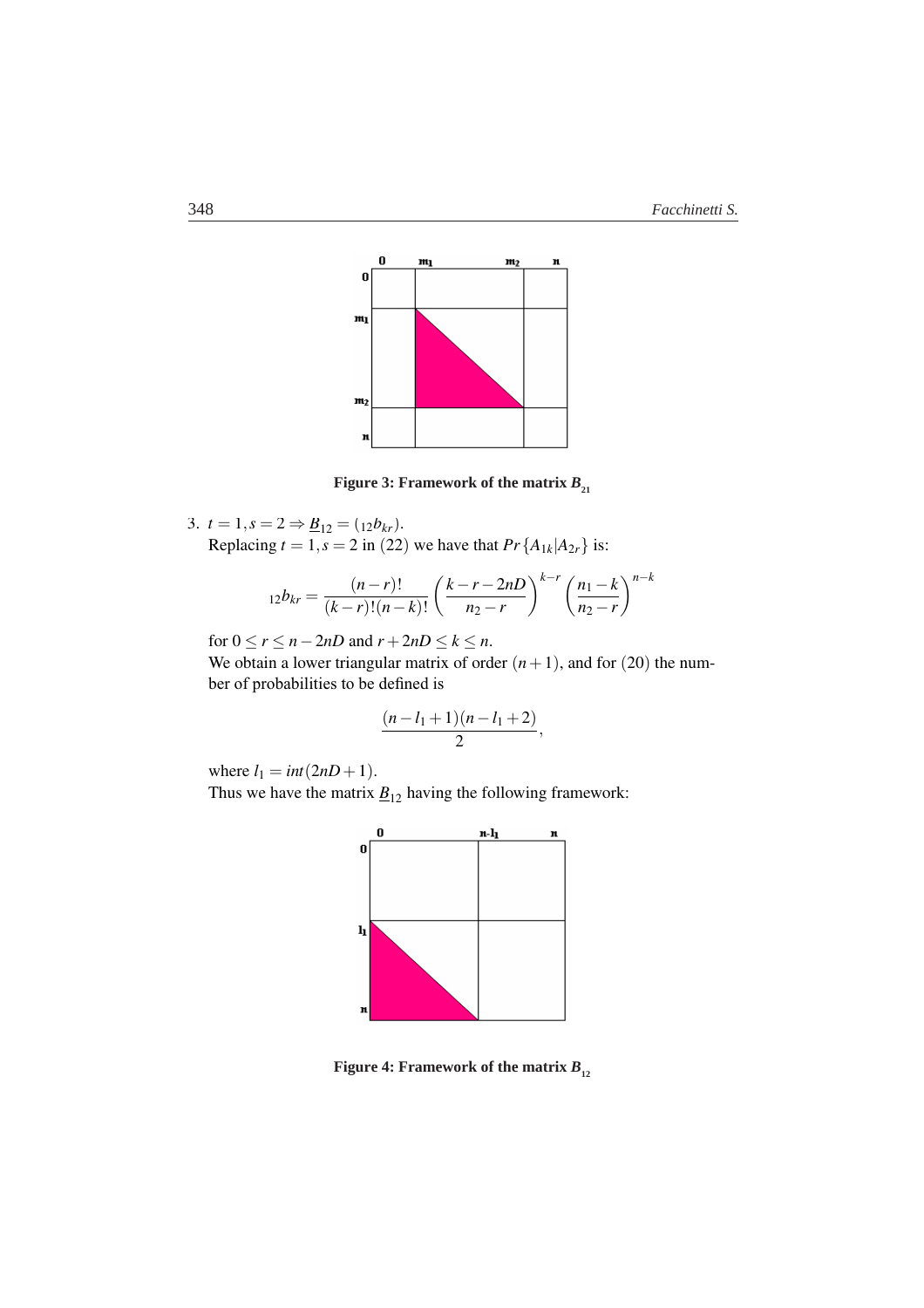4.  $t = s = 2 \Rightarrow \underline{B}_{22} = (22b_{kr}).$ Replacing  $t = s = 2$  in (22) we have that  $Pr{A_{2k}|A_{2r}}$  is:

$$
_{22}b_{kr} = \frac{(n-r)!}{(k-r)!(n-k)!} \left(\frac{k-r}{n_2-r}\right)^{k-r} \left(\frac{n_2-k}{n_2-r}\right)^{n-k}
$$

for  $0 \le r \le k \le m_2$ .

As  $k \ge r$ , we obtain a lower triangular matrix of order  $(n+1)$ , and in particular, for  $k = r$  the diagonal terms are all equal to one. For  $(21)$  the number of probabilities to be defined is

$$
\frac{(m_2)(m_2+1)}{2}.
$$

Thus we have the matrix  $\underline{B}_{22}$  having the following framework:



Figure 5: Framework of the matrix  $B_{_{22}}$ 

Combining the previous four matrices we have that the matrix *B* of the conditional probabilities is the square block matrix of order  $(2n+2)$ :

$$
\underline{B} = \left[ \begin{array}{cc} \underline{B}_{11} & \underline{B}_{12} \\ \underline{B}_{21} & \underline{B}_{22} \end{array} \right]
$$

with the following framework: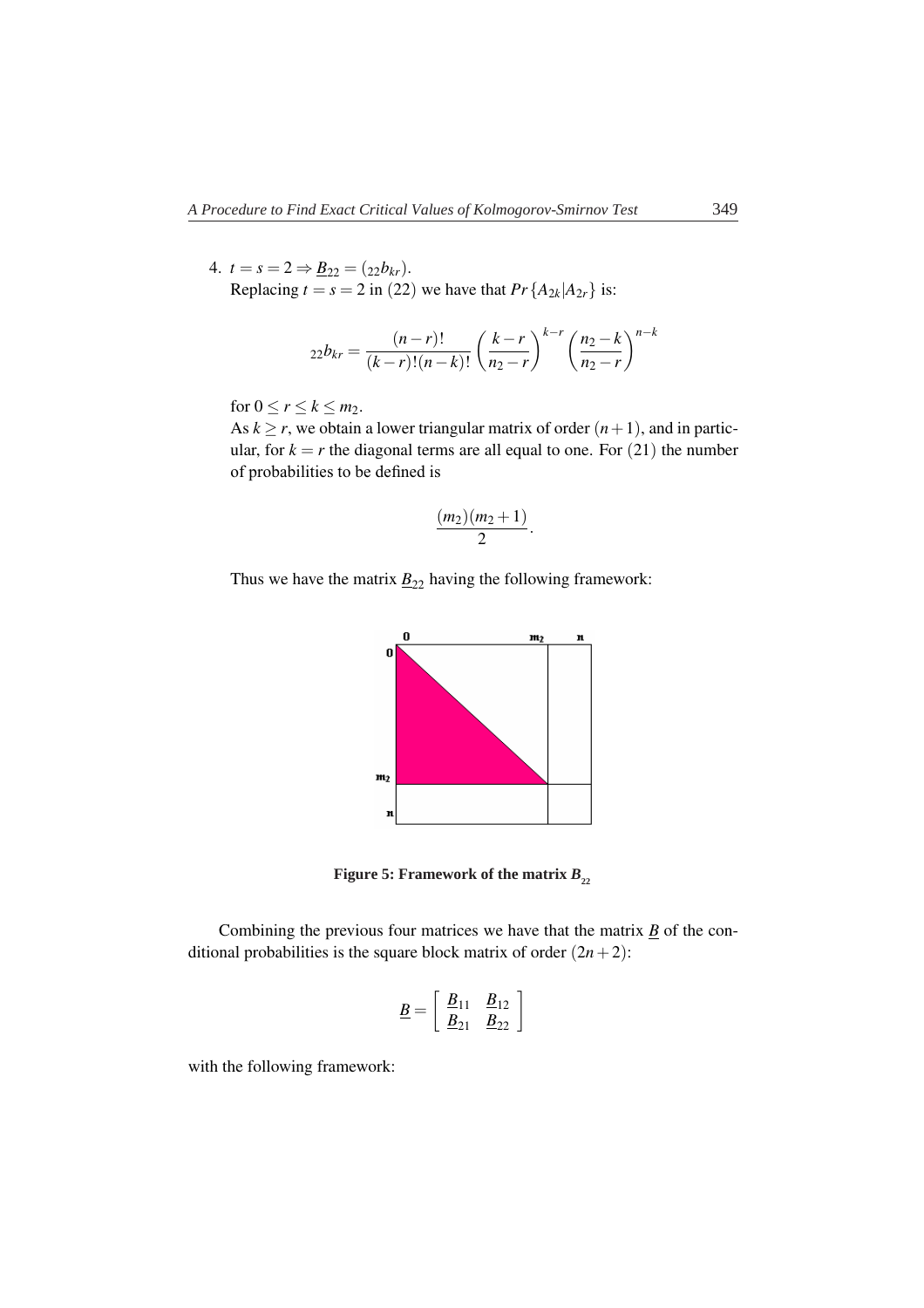

Figure 6: Framework of the matrix *B* **Figure 6: Framework of the matrix** *B*

# 5. DISTRIBUTION FUNCTION OF *Dn* STATISTIC

From above, (16) is a set of  $2n + 2$  linear equations for  $2n + 2$  unknowns:

$$
W_r = Pr\{U_r\}; Y_r = Pr\{V_r\}.
$$

For varying *r*, *Wr* and *Yr* constitute the elements of the two vectors:

$$
\underline{W} = \{W_r\}
$$

and

$$
\underline{Y} = \{Y_r\}
$$

which together define the vector

$$
\underline{Z} = \left[ \begin{array}{c} \underline{W} \\ \underline{Y} \end{array} \right]
$$

of order  $(1 \times (2n+2))$ .

Consequently we can rewrite the system (16) as follows:

$$
\left[\begin{array}{c}\underline{C}_1\\ \underline{C}_2\end{array}\right]=\left[\begin{array}{cc}\underline{B}_{11} & \underline{B}_{12}\\ \underline{B}_{21} & \underline{B}_{22}\end{array}\right]\cdot\left[\begin{array}{c}\underline{W}\\ \underline{Y}\end{array}\right]
$$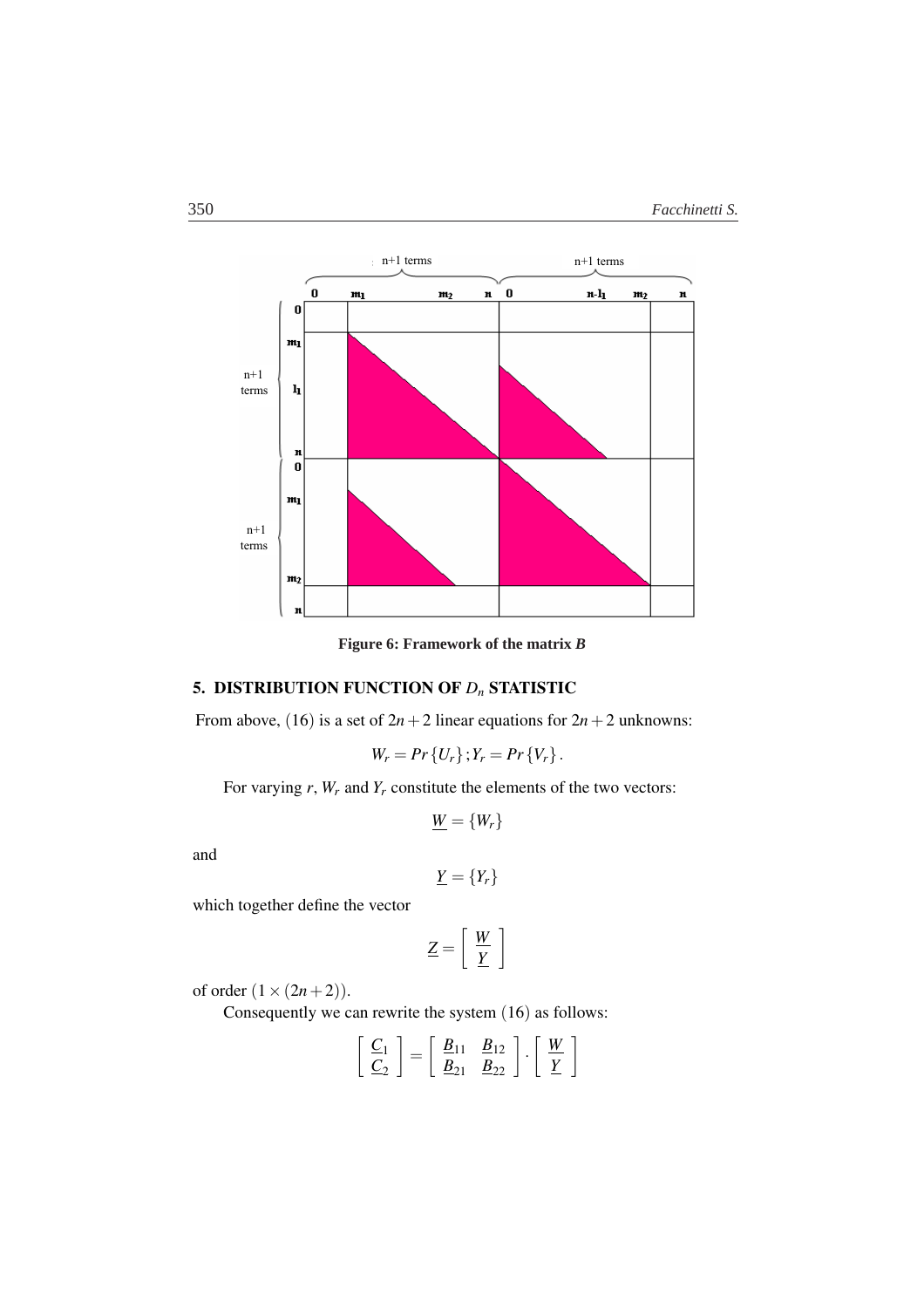or:

$$
\underline{C} = \underline{B} \cdot \underline{Z}.
$$

As the matrix *B* is singular, we cannot calculate its inverse  $B^{-1}$ , thus the system is indeterminate. To solve this problem we calculate the Moore-Penrose pseudo-inverse matrix  $\underline{B}^+$  instead of  $\underline{B}^{-1}$  (Gentle, 2007).

In this way we calculate the probabilities  $W_r$  and  $Y_r$  such that:

$$
Pr\{D_n > D\} = \sum_{r=0}^{n} [Pr\{U_r\} + Pr\{V_r\}].
$$
 (23)

From the previous equation we obtain the values of the distribution function of the Kolmogorov-Smirnov statistic *Dn*:

$$
F_{D_n}(D) = Pr\{D_n \le D\}.
$$
 (24)

The cumulative distribution function of  $D_n$  is shown for different values of  $n$ in Figure 7.



Figure 7: Cumulative distribution function of  $D_{_n}$  statistic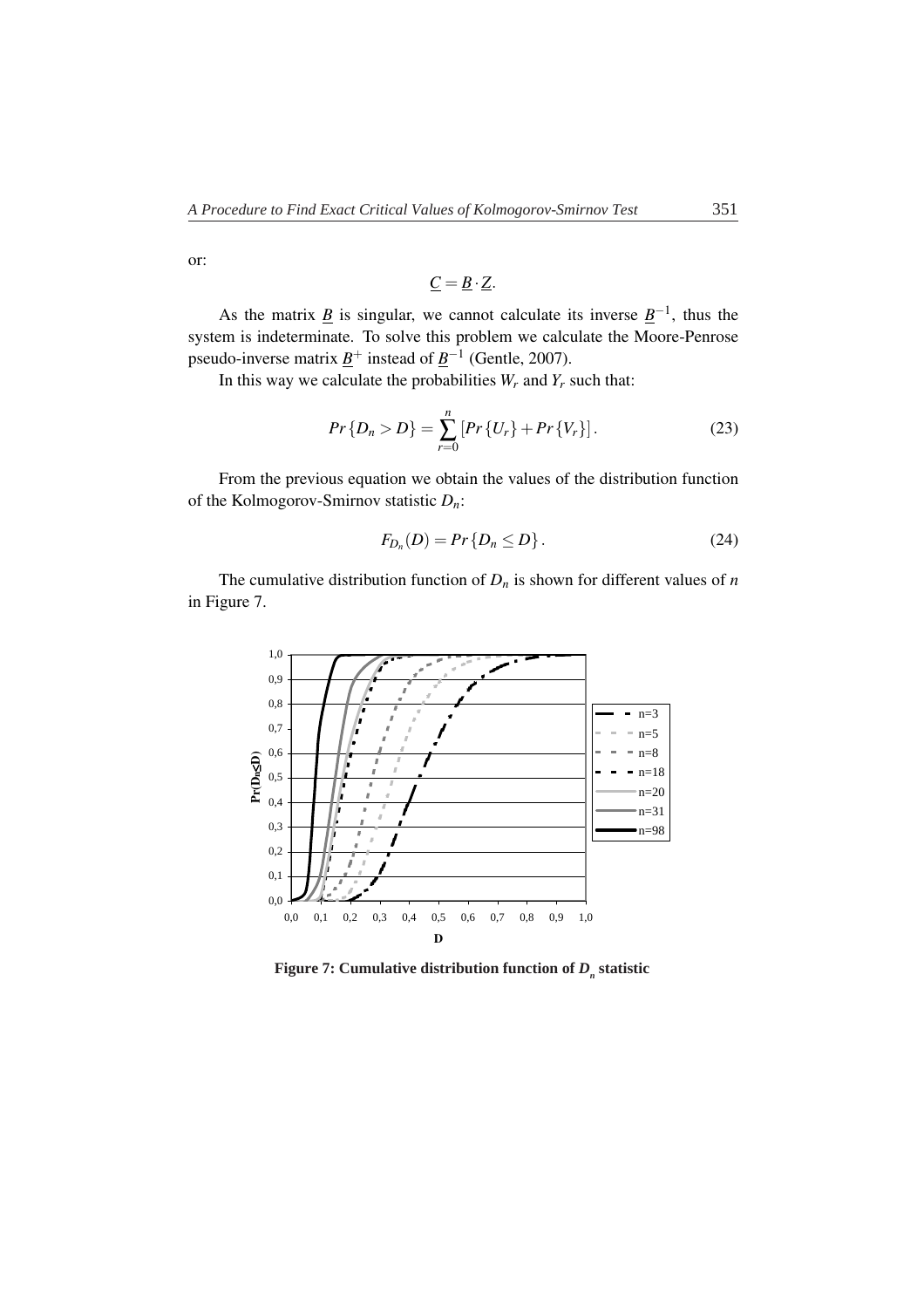For a fixed significance level  $\alpha$ , from (24) we calculate the critical values *D*<sup>∗</sup><sub>α,*n*</sub> of the Kolmogorov-Smirnov test. Table 1 gives many critical values for various sample sizes and significance levels.

|                |         |         |                               | proposeu proceuure |         |         |
|----------------|---------|---------|-------------------------------|--------------------|---------|---------|
|                |         |         | Significance level $(\alpha)$ |                    |         |         |
| $\mathbf n$    | 0.001   | 0.01    | 0.05                          | 0.10               | 0.15    | 0.20    |
| $\overline{2}$ | 0.97764 | 0.92930 | 0.84189                       | 0.77639            | 0.72614 | 0.68377 |
| 3              | 0.92063 | 0.82900 | 0.70760                       | 0.63604            | 0.59582 | 0.56481 |
| 4              | 0.85046 | 0.73421 | 0.62394                       | 0.56522            | 0.52476 | 0.49265 |
| 5              | 0.78137 | 0.66855 | 0.56327                       | 0.50945            | 0.47439 | 0.44697 |
| 6              | 0.72479 | 0.61660 | 0.51926                       | 0.46799            | 0.43526 | 0.41035 |
| 7              | 0.67930 | 0.57580 | 0.48343                       | 0.43607            | 0.40497 | 0.38145 |
| 8              | 0.64098 | 0.54180 | 0.45427                       | 0.40962            | 0.38062 | 0.35828 |
| 9              | 0.60846 | 0.51330 | 0.43001                       | 0.38746            | 0.36006 | 0.33907 |
| 10             | 0.58042 | 0.48895 | 0.40925                       | 0.36866            | 0.34250 | 0.32257 |
| 11             | 0.55588 | 0.46770 | 0.39122                       | 0.35242            | 0.32734 | 0.30826 |
| 12             | 0.53422 | 0.44905 | 0.37543                       | 0.33815            | 0.31408 | 0.29573 |
| 13             | 0.51490 | 0.43246 | 0.36143                       | 0.32548            | 0.30233 | 0.28466 |
| 14             | 0.49753 | 0.41760 | 0.34890                       | 0.31417            | 0.29181 | 0.27477 |
| 15             | 0.48182 | 0.40420 | 0.33760                       | 0.30397            | 0.28233 | 0.26585 |
| 16             | 0.46750 | 0.39200 | 0.32733                       | 0.29471            | 0.27372 | 0.25774 |
| 17             | 0.45440 | 0.38085 | 0.31796                       | 0.28627            | 0.26587 | 0.25035 |
| 18             | 0.44234 | 0.37063 | 0.30936                       | 0.27851            | 0.25867 | 0.24356 |
| 19             | 0.43119 | 0.36116 | 0.30142                       | 0.27135            | 0.25202 | 0.23731 |
| 20             | 0.42085 | 0.35240 | 0.29407                       | 0.26473            | 0.24587 | 0.23152 |
| 25             | 0.37843 | 0.31656 | 0.26404                       | 0.23767            | 0.22074 | 0.20786 |
| 30             | 0.34672 | 0.28988 | 0.24170                       | 0.21756            | 0.20207 | 0.19029 |
| 35             | 0.32187 | 0.26898 | 0.22424                       | 0.20184            | 0.18748 | 0.17655 |

Table 1: Exact critical values of Kolmogorov-Smirnov statistic obtained by the **proposed procedure**

For example, in 10% of the random samples of size 15, the maximum absolute deviation between the empirical distribution function and the theoretical distribution function will be at least 0*.*30397.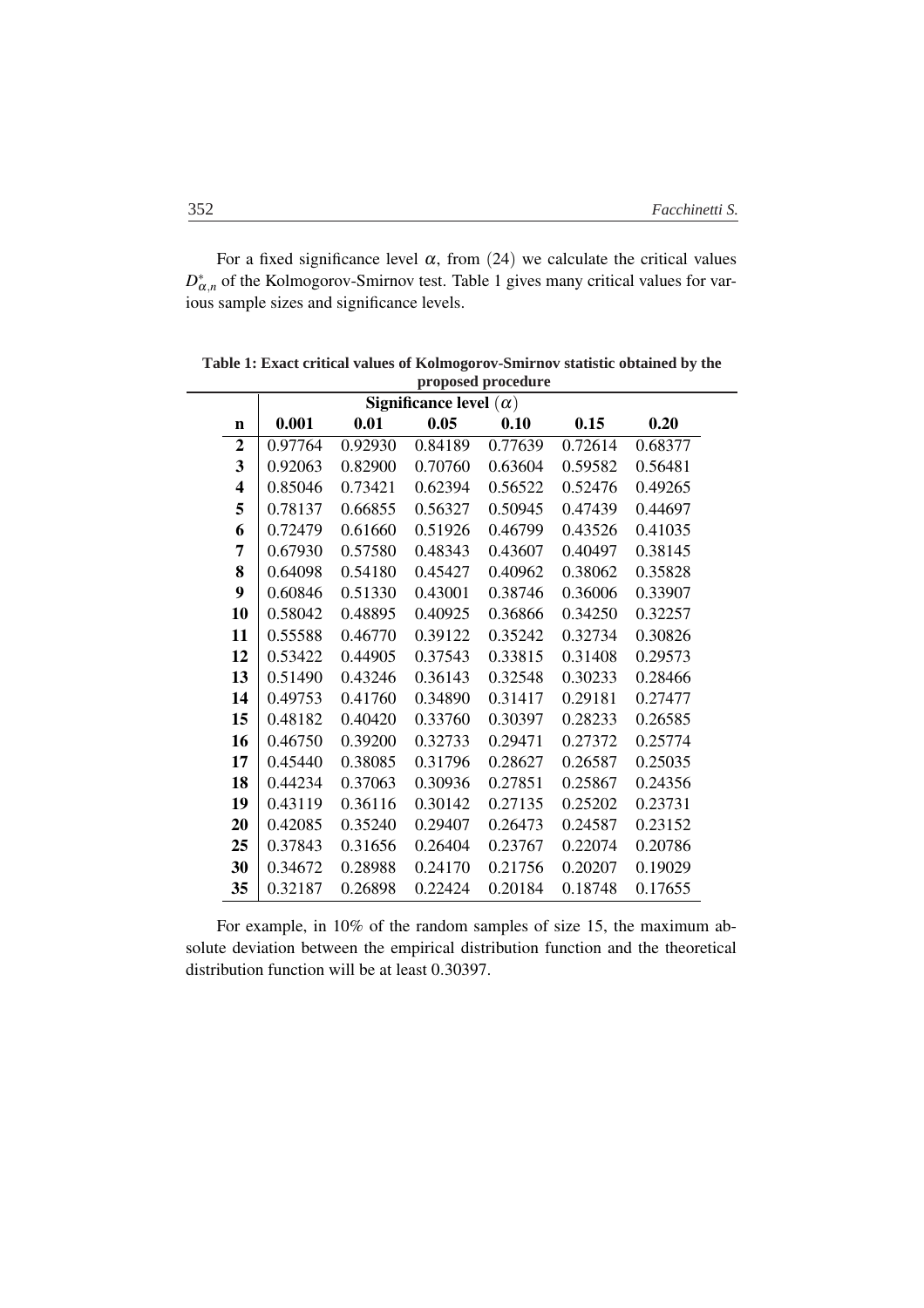Table 2 gives the critical values  $d_{\alpha}(n)$  tabulated by Massey (1951) and integrated by Birnbaum (1952).

| Significance level $(\alpha)$ |       |       |       |       |       |  |  |  |  |  |
|-------------------------------|-------|-------|-------|-------|-------|--|--|--|--|--|
|                               |       |       |       |       |       |  |  |  |  |  |
| n                             | 0.01  | 0.05  | 0.10  | 0.15  | 0.20  |  |  |  |  |  |
| $\overline{2}$                | 0.929 | 0.842 | 0.776 | 0.726 | 0.684 |  |  |  |  |  |
| 3                             | 0.829 | 0.708 | 0.642 | 0.597 | 0.565 |  |  |  |  |  |
| 4                             | 0.734 | 0.624 | 0.564 | 0.525 | 0.494 |  |  |  |  |  |
| 5                             | 0.669 | 0.563 | 0.510 | 0.474 | 0.446 |  |  |  |  |  |
| 6                             | 0.618 | 0.521 | 0.470 | 0.436 | 0.410 |  |  |  |  |  |
| 7                             | 0.577 | 0.486 | 0.438 | 0.405 | 0.381 |  |  |  |  |  |
| 8                             | 0.543 | 0.457 | 0.411 | 0.381 | 0.358 |  |  |  |  |  |
| 9                             | 0.514 | 0.432 | 0.388 | 0.360 | 0.339 |  |  |  |  |  |
| 10                            | 0.486 | 0.409 | 0.368 | 0.342 | 0.322 |  |  |  |  |  |
| 11                            | 0.468 | 0.391 | 0.352 | 0.326 | 0.307 |  |  |  |  |  |
| 12                            | 0.450 | 0.375 | 0.338 | 0.313 | 0.295 |  |  |  |  |  |
| 13                            | 0.433 | 0.361 | 0.325 | 0.302 | 0.284 |  |  |  |  |  |
| 14                            | 0.418 | 0.349 | 0.314 | 0.292 | 0.274 |  |  |  |  |  |
| 15                            | 0.404 | 0.338 | 0.304 | 0.283 | 0.266 |  |  |  |  |  |
| 16                            | 0.391 | 0.328 | 0.295 | 0.274 | 0.258 |  |  |  |  |  |
| 17                            | 0.380 | 0.318 | 0.286 | 0.266 | 0.250 |  |  |  |  |  |
| 18                            | 0.370 | 0.309 | 0.278 | 0.259 | 0.244 |  |  |  |  |  |
| 19                            | 0.361 | 0.301 | 0.272 | 0.252 | 0.237 |  |  |  |  |  |
| 20                            | 0.352 | 0.294 | 0.264 | 0.246 | 0.231 |  |  |  |  |  |
| 25                            | 0.320 | 0.264 | 0.240 | 0.220 | 0.210 |  |  |  |  |  |
| 30                            | 0.290 | 0.242 | 0.220 | 0.200 | 0.190 |  |  |  |  |  |
| 35                            | 0.270 | 0.230 | 0.210 | 0.190 | 0.180 |  |  |  |  |  |

**Table 2: Critical values of Kolmogorov-Smirnov statistic given by Massey (1951) and integrated by Birnbaum (1952)**

Comparing Table 1 and Table 2 we observe the closeness of the values obtained by the proposed procedure with those given by Massey and Birnbaum.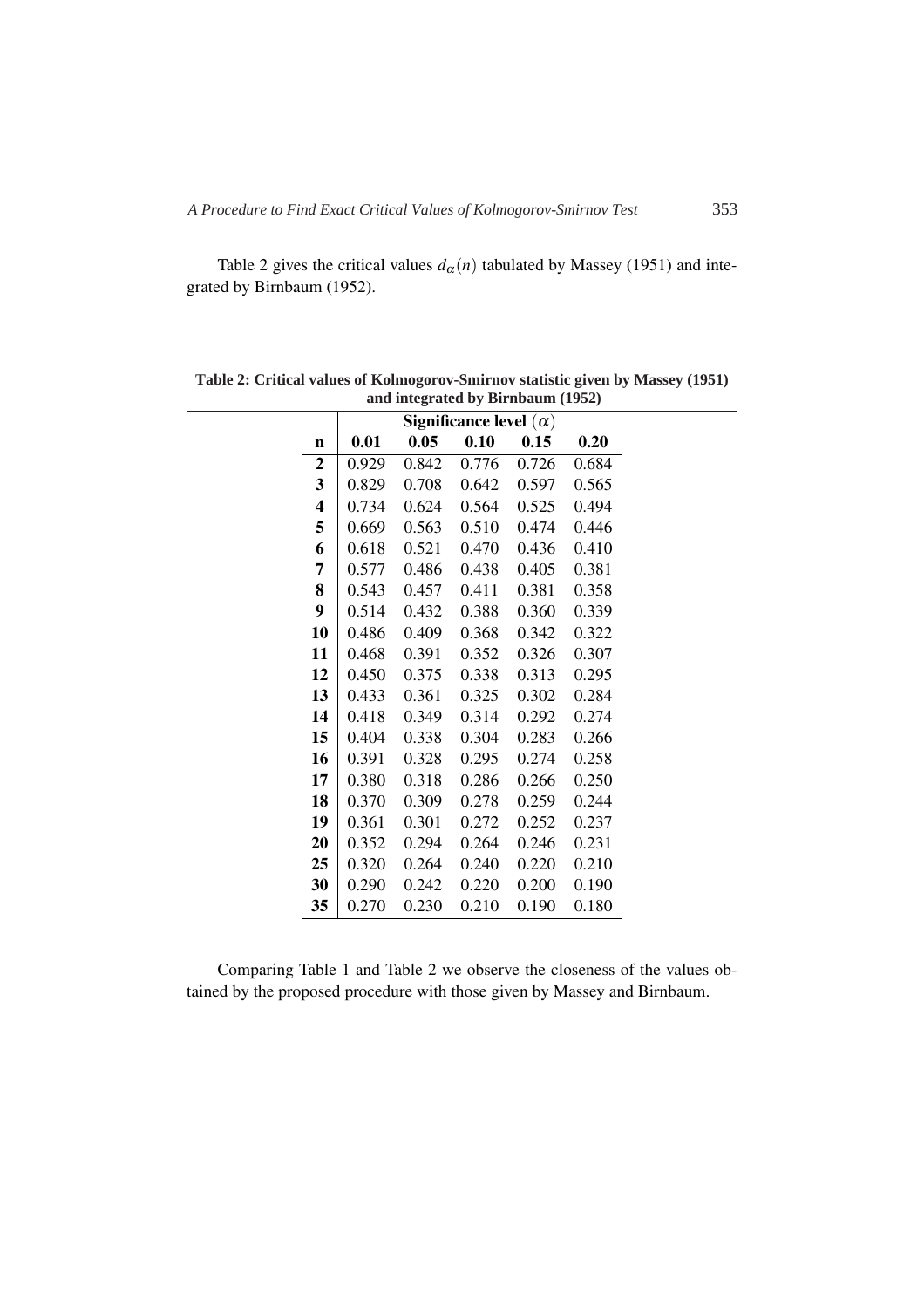### **6. CONCLUSIONS**

To allow a synthetic comparison between the critical values in Tables 1 and 2, Table 3 gives the percentage differences

$$
\frac{D_{\alpha,n}-d_{\alpha}(n)}{d_{\alpha}(n)}
$$

based on the values given by Massey and Birnbaum.

|                         |         | $\alpha$ u |                               |         |         |
|-------------------------|---------|------------|-------------------------------|---------|---------|
|                         |         |            | Significance level $(\alpha)$ |         |         |
| $\mathbf n$             | 0.01    | 0.05       | 0.10                          | 0.15    | 0.20    |
| $\boldsymbol{2}$        | 0.03    | $-0.01$    | 0.05                          | 0.02    | $-0.03$ |
| 3                       | 0.00    | $-0.06$    | $-0.93$                       | $-0.20$ | $-0.03$ |
| $\overline{\mathbf{4}}$ | 0.03    | $-0.01$    | 0.22                          | $-0.05$ | $-0.27$ |
| 5                       | 0.00    | 0.05       | $-0.11$                       | 0.00    | $-0.01$ |
| 6                       | $-0.23$ | $-0.33$    | $-0.43$                       | $-0.17$ | 0.09    |
| 7                       | $-0.21$ | $-0.53$    | $-0.44$                       | 0.00    | 0.00    |
| 8                       | $-0.22$ | $-0.60$    | $-0.34$                       | 0.00    | 0.00    |
| 9                       | $-0.14$ | $-0.46$    | $-0.14$                       | 0.00    | 0.00    |
| 10                      | 0.61    | 0.06       | 0.18                          | 0.15    | 0.18    |
| 11                      | 0.00    | 0.00       | 0.00                          | 0.41    | 0.41    |
| 12                      | $-0.21$ | 0.00       | 0.00                          | 0.35    | 0.25    |
| 13                      | $-0.12$ | 0.00       | 0.00                          | 0.00    | 0.23    |
| 14                      | 0.00    | 0.00       | 0.00                          | 0.00    | 0.28    |
| 15                      | 0.00    | 0.00       | 0.00                          | $-0.24$ | 0.00    |
| 16                      | 0.26    | $-0.20$    | 0.00                          | 0.00    | 0.00    |
| 17                      | 0.22    | 0.00       | 0.00                          | 0.00    | 0.00    |
| 18                      | 0.17    | 0.00       | 0.18                          | 0.00    | 0.00    |
| 19                      | 0.04    | 0.00       | $-0.24$                       | 0.00    | 0.00    |
| 20                      | 0.11    | 0.00       | 0.28                          | 0.00    | 0.23    |
| 25                      | $-1.08$ | 0.02       | $-0.97$                       | 0.34    | $-1.02$ |
| 30                      | 0.00    | $-0.12$    | $-1.11$                       | 1.03    | 0.00    |
| 35                      | $-0.38$ | $-2.50$    | $-3.89$                       | $-1.33$ | $-1.92$ |

Table 3: Percentage differences  $\frac{D_{\alpha,n}-d_{\alpha}(n)}{d_{\alpha}(n)}$  between critical values in Table 1 and Table 2

From Table 3 we observe that the minimum and the maximum percentage differences are respectively −3*.*88571% (in Table we see the value −3*.*89% approximated to two decimal places), and 1*.*03500% (in Table we see the value *.*03% approximated to two decimal places).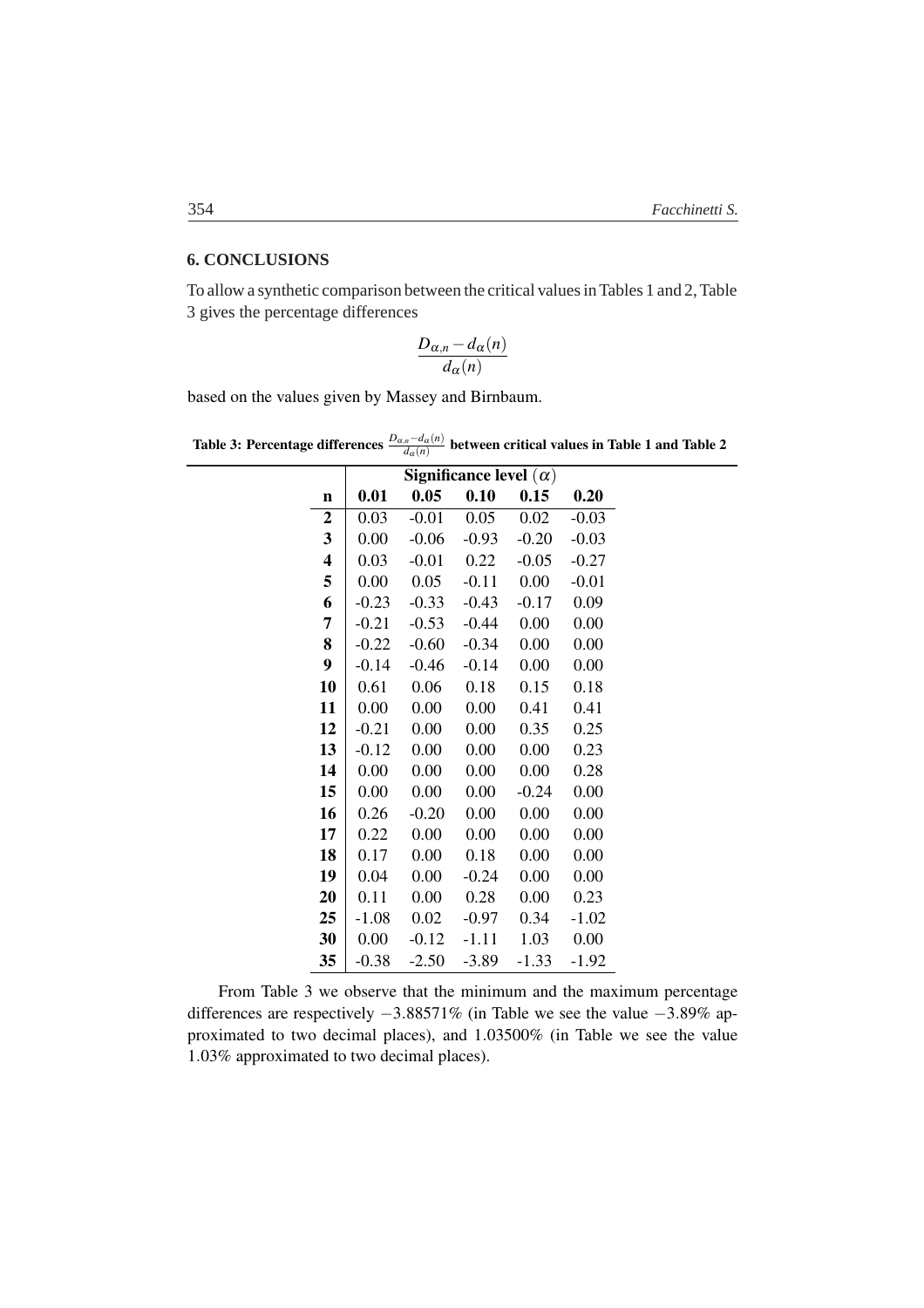Being these percentage differences less of four percentage points, we confirm that there is no difference in the use of both methodologies for calculating the critical values of the test.

The values in Table 1 were computed for small sample sizes  $(n \leq 35)$ . Those for  $n > 35$  are obtained from Smirnov's table (Smirnov, 1948) by relating the values  $d_{\alpha}$  with  $\sqrt{n}$ , and are reported in Table 4.

Table 4: Asymptotic critical values  $d_{\alpha}$  ( $n > 35$ ) of Kolmogorov-Smirnov statistic given by **Smirnov (1948)**

|   |                                                                                               |      | Significance level $(\alpha)$ |      |      |
|---|-----------------------------------------------------------------------------------------------|------|-------------------------------|------|------|
| n | 0.01                                                                                          | 0.05 | 0.10                          | 0.15 | 0.20 |
|   | $>$ 35   1.63/ $\sqrt{n}$ 1.36/ $\sqrt{n}$ 1.22/ $\sqrt{n}$ 1.14/ $\sqrt{n}$ 1.07/ $\sqrt{n}$ |      |                               |      |      |

Table 5 gives the critical values  $\sqrt{n}D_{\alpha,n}^*$  for large sample sizes *n* = 50; 80; 100 obtained by the proposed procedure.

Table 5: Asymptotic critical values √*nD*<sup>∗</sup> <sup>α</sup>*,<sup>n</sup>* of Kolmogorov-Smirnov statistic obtained by the **proposed procedure**

|     | Significance level $(\alpha)$                                                   |      |      |                                         |      |  |  |
|-----|---------------------------------------------------------------------------------|------|------|-----------------------------------------|------|--|--|
| n   | 0.01                                                                            | 0.05 | 0.10 | 0.15                                    | 0.20 |  |  |
| 50  | $\begin{bmatrix} 1.59834 & 1.33014 & 1.19918 & 1.11391 & 1.04913 \end{bmatrix}$ |      |      |                                         |      |  |  |
| 80  |                                                                                 |      |      | 1.60532 1.33806 1.20453 1.11902 1.05408 |      |  |  |
| 100 |                                                                                 |      |      | 1.60808 1.34028 1.20663 1.12105 1.05600 |      |  |  |

In Tables 4 and 5 we observe that the differences between the values are from the second decimal place on, and for  $n \rightarrow \infty$  the calculated values tend to approach Smirnov values. Reasonably these differences are due to the different type of approximation considered.

## 7. APPENDIX: A MATLAB PROGRAM FOR  $P(D_n \leq D)$

The following Matlab program contains a procedure that provides the values of the cumulative distribution function of  $D_n$  statistic  $P(D_n \le D)$ , given the values of *n* and *D*. The program is implemented following the procedure described in this paper as the solution of a linear system of equations whose coefficients are proper marginal and conditional probabilities.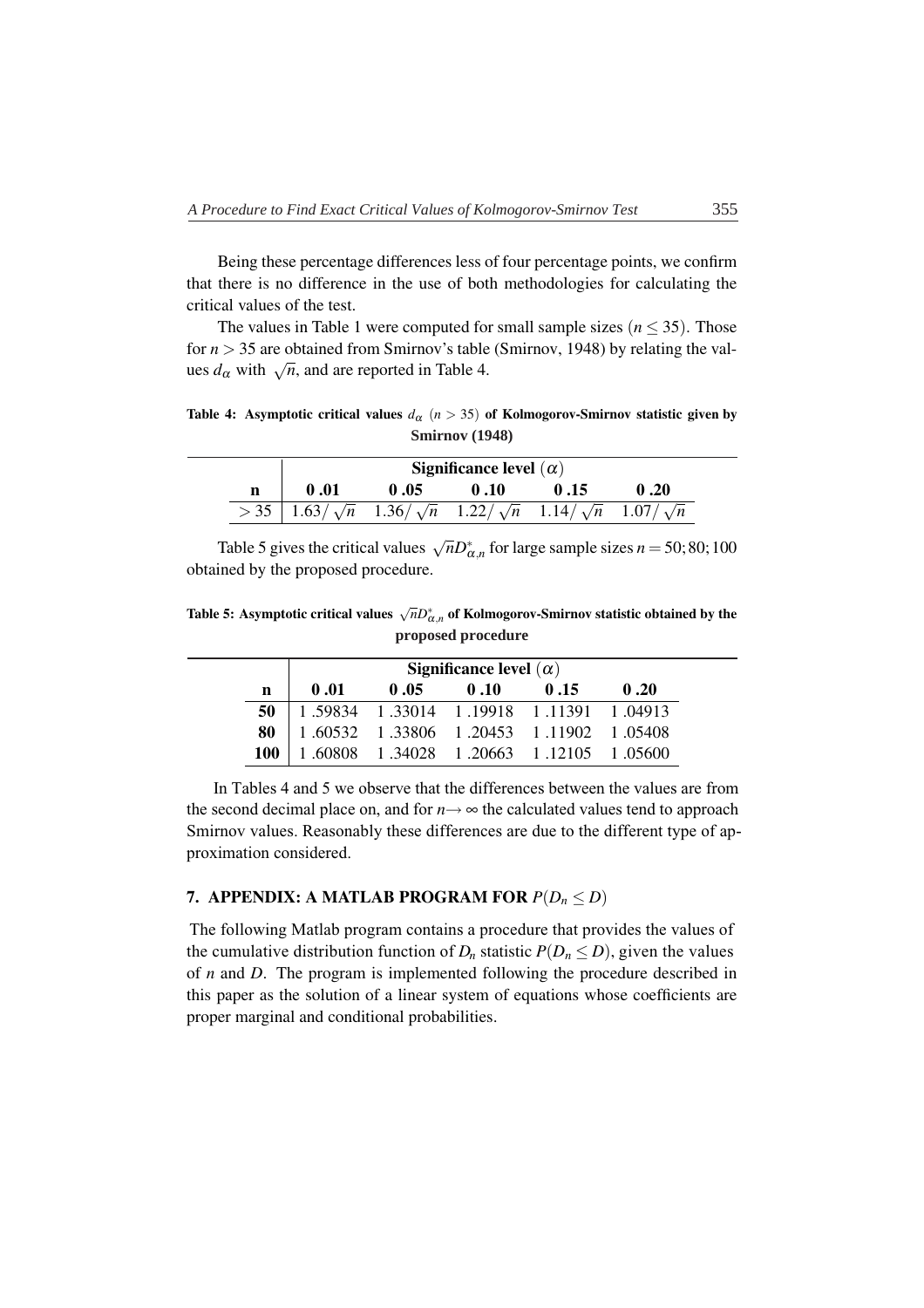```
clear all
% insert values n' for n and D' for D
n=n';
D=D';
% parameters definition
nD=n*D;
ml = round(n * D + 0.5);
m2 = round(n - n * D - 0.5);
l1=round(2*n*D+0.5);n1=n*(1+D);n2=n*(1-D);
% B matrix
B = zeros(2*(n+1));% B11 matrix
for k=m1+1:n+1
B(k, k)=1;end
for r=m1:n-1
for k=r+1:n
B(k+1,r+1)=factorial(n-r)/(factorial(k-r)*factorial(n-k))^*(((k-r)/(n1-r))^(k-r))*(((n1-k)/(n1-r))^(n-k));end
end
% B22 matrix
for k=n+2:n+2+m2B(k, k)=1;end
for r=0:m2-1for k=r+1:m2B(k+n+2,r+n+2)=factorial(n-r)/(factorial(k-r)*factorial(n-k))^*(((k-r)/(n2-r))*(k-r))*(((n2-k)/(n2-r))*(n-k));end
end
% B21 matrix
for r=m1:m2
for k=r:m2
B(k+n+2,r+1)=factorial(n-r)/(factorial(k-r)*factorial(n-k))*
```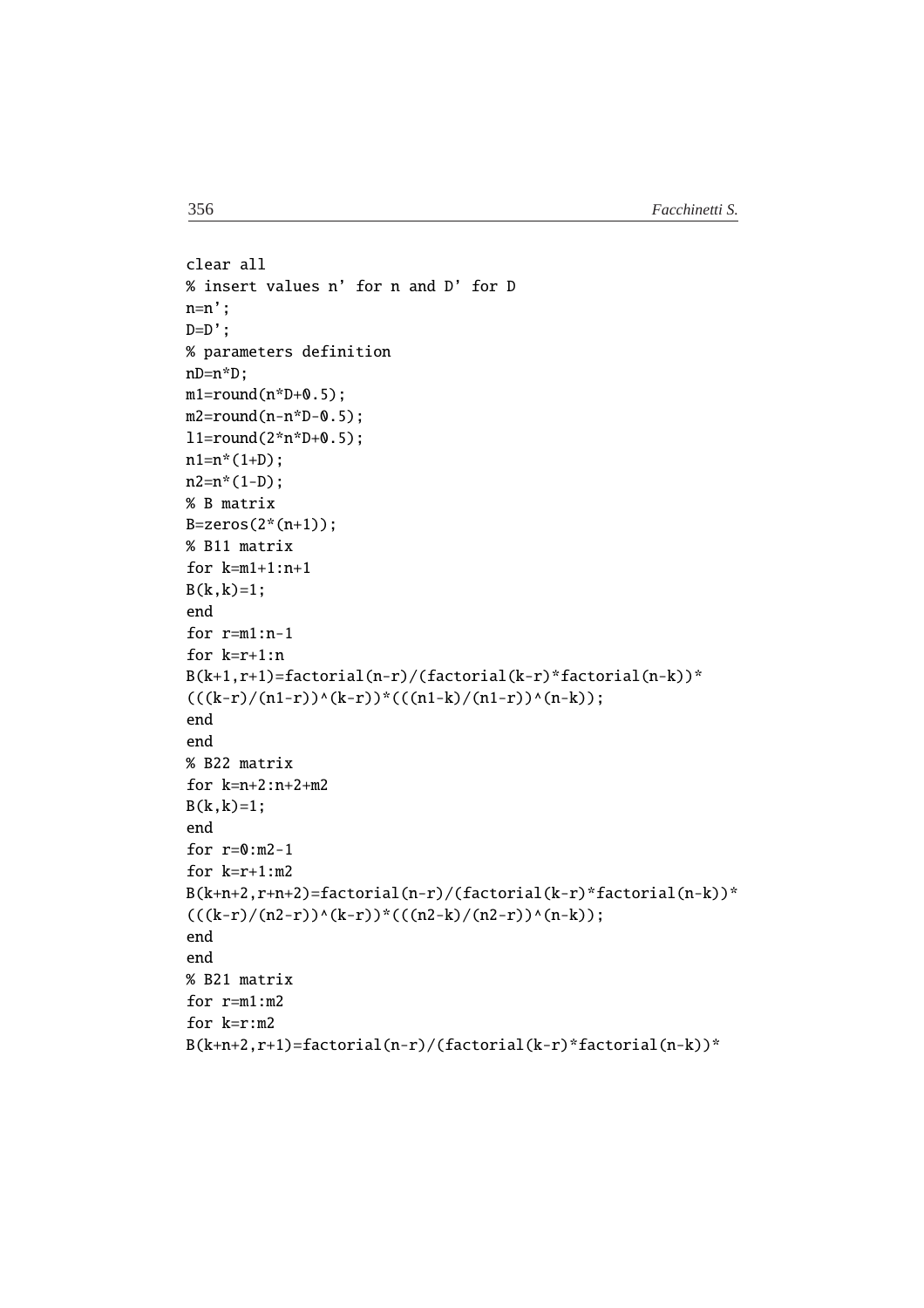```
(((k-r+2*nD)/(n1-r))^*(k-r))^*((n2-k)/(n1-r))^*(n-k));end
end
% B12 matrix
for r=0:n-11for k=l1+r:n
B(k+1,r+n+2)=factorial(n-r)/(factorial(k-r)*factorial(n-k))*
(((k-r-2*nD)/(n2-r))^*(k-r))^*((n1-k)/(n2-r))^*(n-k));end
end
% C vector
C = zeros(2*(n+1), 1);% C1 vector
for k=m1:n
C(k+1)=factorial(n)/(factorial(k)*factorial(n-k))*(((k-nD)/n)<sup>k</sup>*((n1-k)/n)^(n-k));end
% C2 vector
for k=0:m2
C(n+2+k)=factorial(n)/(factorial(k)*factorial(n-k))*(((k+nD)/n)^k)((n2-k)/n)^(n-k));end
% system solution
Binv=pinv(B);
Z=Binv*C;
alpha=sum(Z);
cdf=1-alpha;.
```
*Acknowledgements:* The author wishes to thank Prof. B.V. Frosini and Prof. U. Magagnoli for the supervision of this work.

#### **References**

- Birnbaum, Z.W. (1952). Numerical tabulation of the distribution of Kolmogorov statistic for finite sample size. *Journal of the American Statistical Association.* (47): 425-441.
- Cantelli, F.P. (1933). Sulla determinazione empirica delle leggi di probabilità. *Giornale dell'Istituto Italiano degli Attuari.* (4): 421-424.
- Conover, W.J. (1972). A Kolmogorov goodness of fit test for discontinuous distributions. *Journal of the American Statistical Association.* (67): 591-596.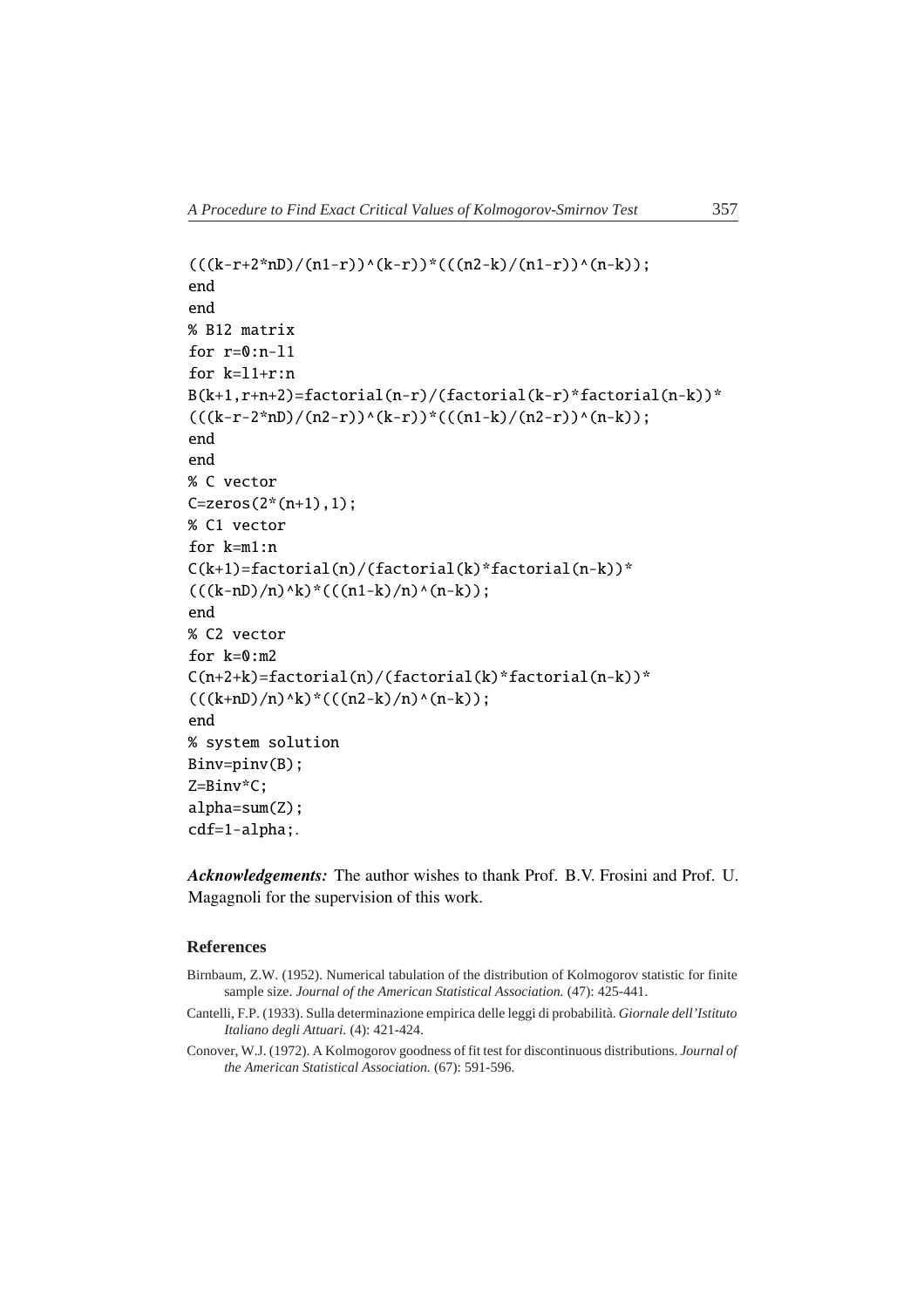Conover, W.J. (1999). *Practical Nonparametric Statistics.* John Wiley e Sons, New York.

- D'Agostino, R.B. and Stephens, M.A (1986). *Goodness of Fit Techniques.* Marcell Dekker, New York.
- Darling, D.A. (1957) . The Kolmogorov-Smirnov, Cramér-von Mises tests. *The Annals of Mathematical Statistics.* (28): 823-838.
- Doob, J.L. (1949). Heuristic approach to the Kolmogorov-Smirnov theorems. *The Annals of Mathematical Statistics.* (20): 393-403.
- Drew, J.H., Glen, A. G. and Leemis, L.M. (2000). Computing the cumulative distribution function of the Kolmogorov-Smirnov statistics. *Computational Statistics and Data Analysis.* (34): 1-15.
- Durbin, J. (1973). *Distribution Theory for Tests Based on the Sample Distribution Function.* Society for Industrial and Applied Mathematics, Philadelphia.
- Facchinetti, S. and Chiodini, P.M. (2008). Exact and approximate critical values of Kolmogorov-Smirnov test for discrete random variables. *XLIV Riunione scientifica SIS, Arcavacata di Rende (CS).* 1-2 CD.
- Facchinetti, S. and Osmetti, S.A. (2009). The Kolmogorov-Smirnov goodness of fit test for discrete extreme value distributions. *Classification and Data Analysis Conference, Catania,* 485-488.
- Feller, W. (1948). On the Kolmogorov-Smirnov limit theorems for empirical distributions. *The Annals of Mathematical Statistics.* (19): 177-189.
- Frosini, B.V. (1978). A survey of class of goodness of fit statistics. *Metron.* XXXVI: 1-49.
- Gentle, G.E. (2007). *Matrix Algebra: Theory, Computations, and Applications in Statistics.*Springer, New York.
- Glivenko, V.I. (1933). Sulla determinazione empirica delle leggi di probabilità. *Giornale dell'Istituto Italiano degli Attuari.* (4): 92-99.
- Jalla, E. (1979). Il test di Kolmogorov nel caso di distribuzione discreta. *Istituto di Statistica dell'Università degli Studi di Torino.* (4): 1-16.
- Kendall, M.G. and Stuart, A. (1967). *The Advanced Theory of Statistics.* Griffin, London.
- Kolmogorov, A. (1933). Sulla determinazione empirica di una legge di distribuzione. *Giornale dell'Istituto Italiano degli Attuari.* (4): 83-91.
- Kolmogorov, A. (1941). Confidence limits for an unknown distribution function. *The Annals of Mathematical Statistics.* (4): 461-463.
- Marsaglia, G., Tsang, W.W. and Wang, J. (2003). Evaluating Kolmogorov's distribution. *Journal of Statistical Software.* (84): 1-4.
- Marvulli, R. (1980). Tabelle per l'uso del test di Kolmogorov nel caso discreto. *Istituto di Statistica dell'Università degli Studi di Torino.* (6): 1-84.
- Massey, F.J. (1950). A note on the estimation of the distribution function by confidence limits. *The Annals of Mathematical Statistics.* (21): 116-119.
- Massey, F.J. (1951). The Kolmogorov-Smirnov test for goodness of fit. *Journal of the American Statistical Association.* (46): 68-78.
- Miller, L.H. (1956). Table of percentage points of Kolmogorov statistics. *Journal of the American Statistical Association.* (51): 111-121.
- Noether, G.E. (1963). Note on the Kolmogorov statistic in the discrete case. *Metrika*. (7): 115-116.
- Pettitt, A.N. and Stephens, M.A. (1977). The Kolmogorov-Smirnov goodness of fit statistic with discrete and grouped data. *Journal of the American Statistical Association.* (19): 205-210.